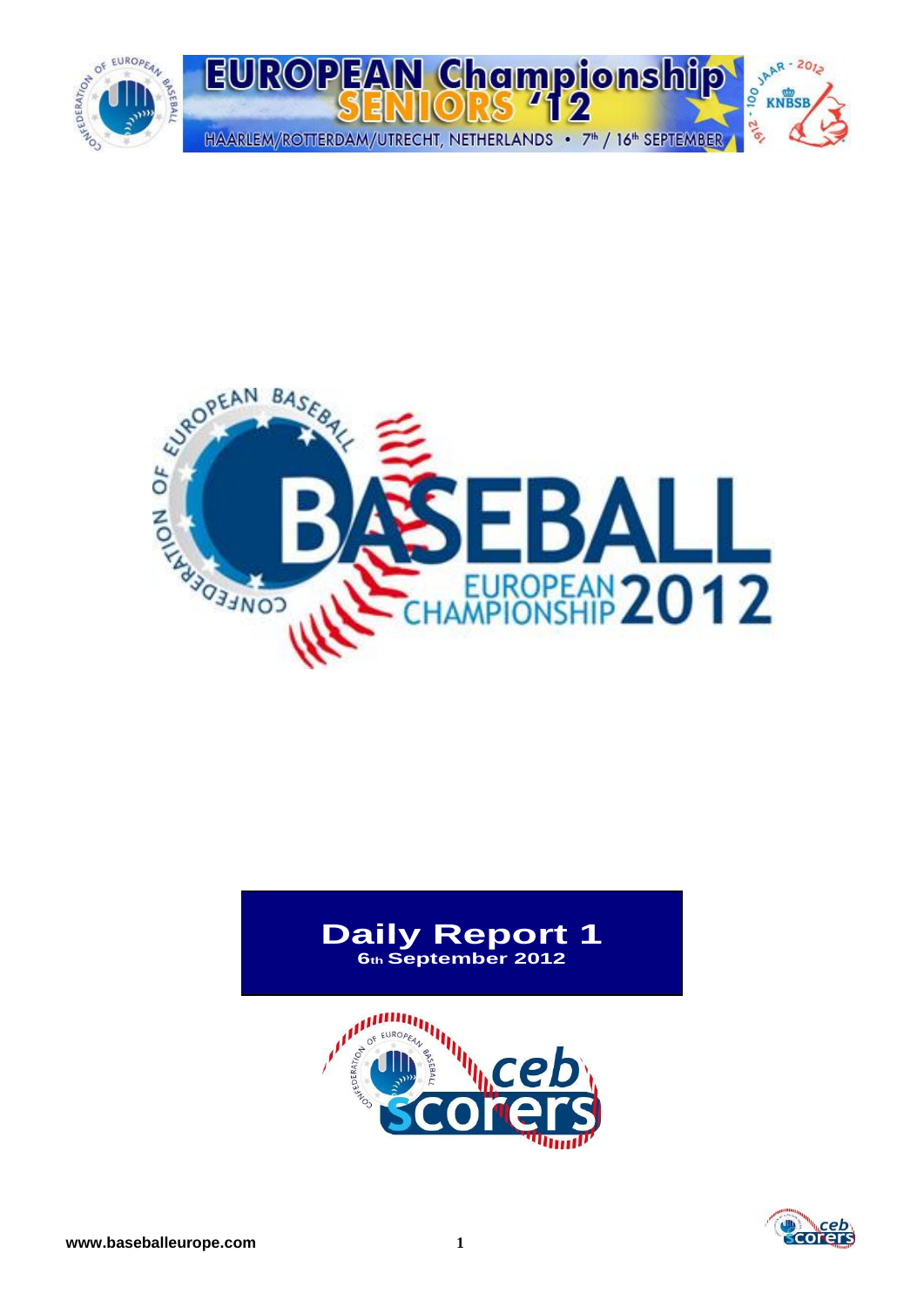



## **Officials**

### Technical Commission

#### **Delegates**



**E** Xavier Mateu (ESP) Mobile: +34 (639) 777265 E-Mail: [mateu@baseballeurope.com](mailto:mateu@baseballeurope.com)



**Frantisek Bunta (SVK)** Mobile: +421 (905) 294239 E-Mail: [bunta@baseballeurope.com](mailto:bunta@baseballeurope.com)

Jan Esselman (NED) Mobile: +31 (6) 14462375 E-Mai[l:](mailto:esselman@baseballeurope.com)

[esselman@baseballeurope.com](mailto:esselman@baseballeurope.com)

Jean Marie Meurant (FRA) Mobile:+33 (609) 264581 E-Mail: [meurant@baseballeurope.com](mailto:meurant@baseballeurope.com)



Uürgen Elsishans (GER) Mobile: +49 (172) 6307474 E-Mail: [elsishans@baseballeurope.com](mailto:elsishans@baseballeurope.com)



**Angelo Fanara (ITA)** Mobile: +39 (335) 6077609 E-Mail: [fanara@baseballeurope.com](mailto:fanara@baseballeurope.com)



**Peter Ström (SWE)** E-Mail: [strom@baseballeurope.com](mailto:strom@baseballeurope.com)

#### Umpires

- **Paul Bokern (NED) Umpire Commis.** Franck Lautier (FRA) **Patrick Baeyens (BEL)** Pierfranco Leone (ITA) Winfried Berkvens (NED) Jerónimo Moreno (ESP) Dana Beszczynski (AUT) Petter Nordwall (GBR) Dirk Biehl (GER) Frantisek Pribyl (CZE) Fabrizio Fabrizi (ITA) Tomilav Ozimec (CRO) **Find Groenewegen (NED)** Boris Suroviagin (RUS) Henri van Heijningen (NED) van die staatsland van die verskilder (GER) van die verskilder (GER) Tony Jones (FIN) Roy v.d. Wateringen (NED)
- -

#### **Scorekeepers**

Dieks Bannink (NED) Fred van der Kade (NED) Rienette Hamers (NED) Francis Speters (NED) Maaike Houtkamp (NED) Stephanie Winkler (GER)

**Statistics** 



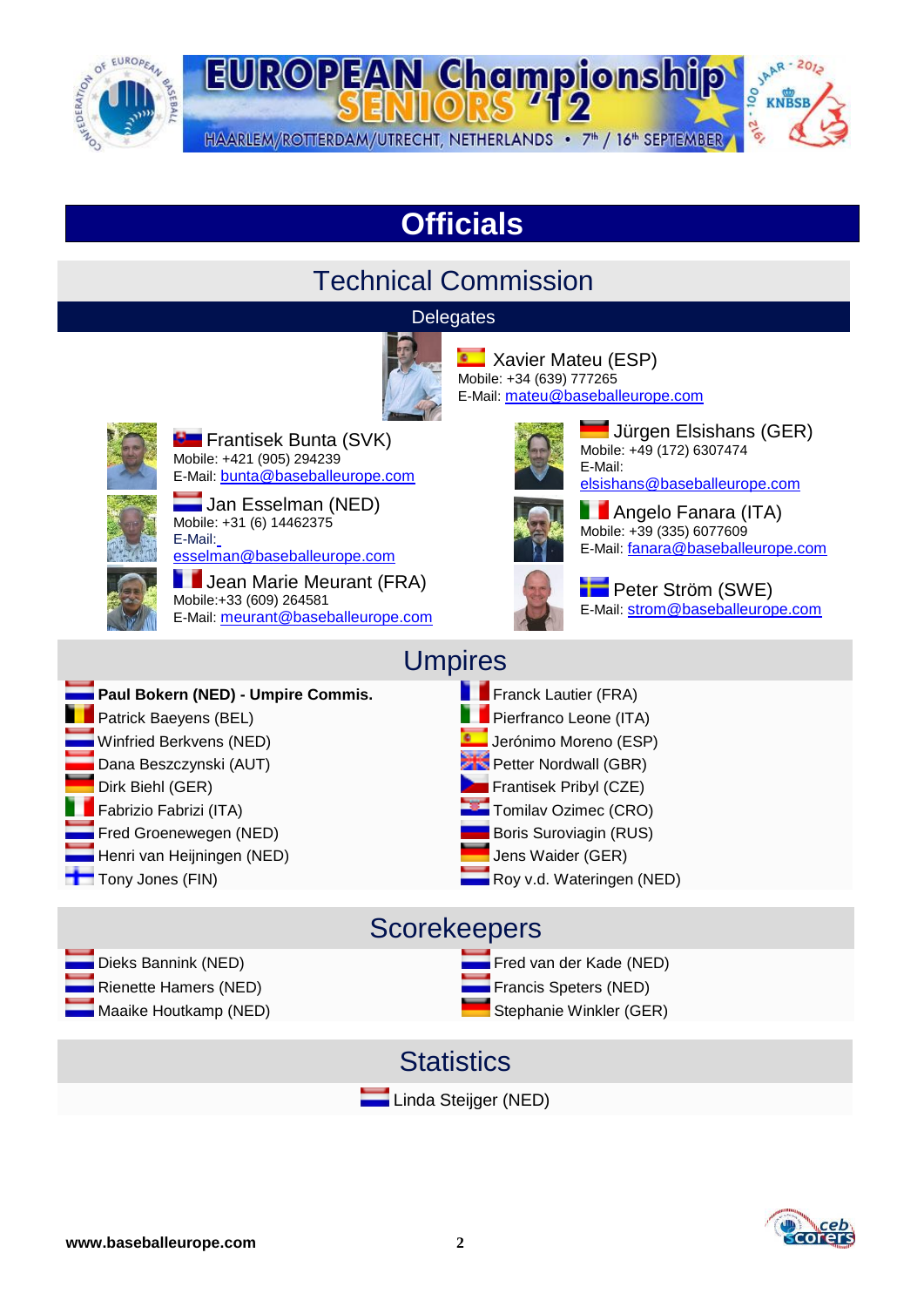

JAAR - 2012 EUROPEAN Championship  $10<sub>0</sub>$ KNBSB -216 HAARLEM/ROTTERDAM/UTRECHT, NETHERLANDS • 7<sup>th</sup> / 16<sup>th</sup> SEPTEMBER

# **Roster**

## **Belgium BEL**

#### European Championship Seniors '12 BELGIUM Team Roster

| ##              | Name                  | Pos                    | B/T       | Date of birth |
|-----------------|-----------------------|------------------------|-----------|---------------|
|                 |                       | ---                    |           | ---------     |
| 3               | DELANNOY Steven       | $\overline{\text{OF}}$ | L/R       | 16/05/1983    |
| $7\overline{ }$ | RIBBENS Dennis        | IF                     | B/R       | 22/07/1987    |
| $\,8\,$         | SIPS Kenneth          | P                      | L/L       | 30/12/1993    |
| 9               | MAREELS Glenn         | $\mathbf P$            | R/R       | 11/10/1992    |
| 11              | DILLE Benjamin        | IF                     | R/R       | 13/09/1986    |
| 12 <sup>°</sup> | DE JONGH Robbe        | $\mathbb{P}$           | R/R       | 05/09/1990    |
| 13              | SEL Yannick           | $\mathbf{P}$           | $\rm L/L$ | 13/02/1983    |
| 14              | VISCHSCHOONMAKER Yoni | OF                     | R/R       | 13/03/1992    |
| 17              | GONTIER Yannick       | $\mathbf{P}$           | R/R       | 22/02/1989    |
| 18              | VAN NUFFEL Ben        | P                      | R/R       | 01/05/1993    |
| 19              | VAN EXTERGEM Tom      | $\Gamma$ $\Gamma$      | R/R       | 02/04/1990    |
| 20              | DE OUINT Dennis       | IF                     | R/R       | 31/07/1985    |
| 22              | VAN MAANEN Alwin      | P                      | R/R       | 06/02/1976    |
| 24              | VERHEYLEWEGHEN Jamie  | IF                     | L/L       | 10/08/1991    |
| 26              | ROEVENS Robin         | IF                     | R/R       | 09/01/1995    |
| 27              | VANDENBRANDEN Kenny   | P                      | R/R       | 25/04/1988    |
| 29              | HEYMAN Hans           | IF                     | R/R       | 03/08/1987    |
| 30              | OEYEN Lorenzo         | OF                     | R/R       | 02/01/1991    |
| 33              | DE WOLF Thomas        | UT                     | L/R       | 22/12/1989    |
| 44              | RUTS Sim              | OF                     | R/R       | 20/01/1987    |
| 50              | JANSSENS Stijn        | $\mathsf{C}$           | R/R       | 27/12/1992    |
| 64              | BOERMANS Sam          | $\mathcal{C}$          | R/R       | 13/04/1993    |
| 34              | HENDRICKX Sven        | HEAD COACH             |           |               |
| 6               | PEETERS Kevin         | COACH                  |           |               |
| 15              | MERTENS Eric          | COACH                  |           |               |
| 35              | RENARD Patrick        | COACH                  |           |               |
|                 | GEBRUERS Sander       | MANAGER                |           |               |

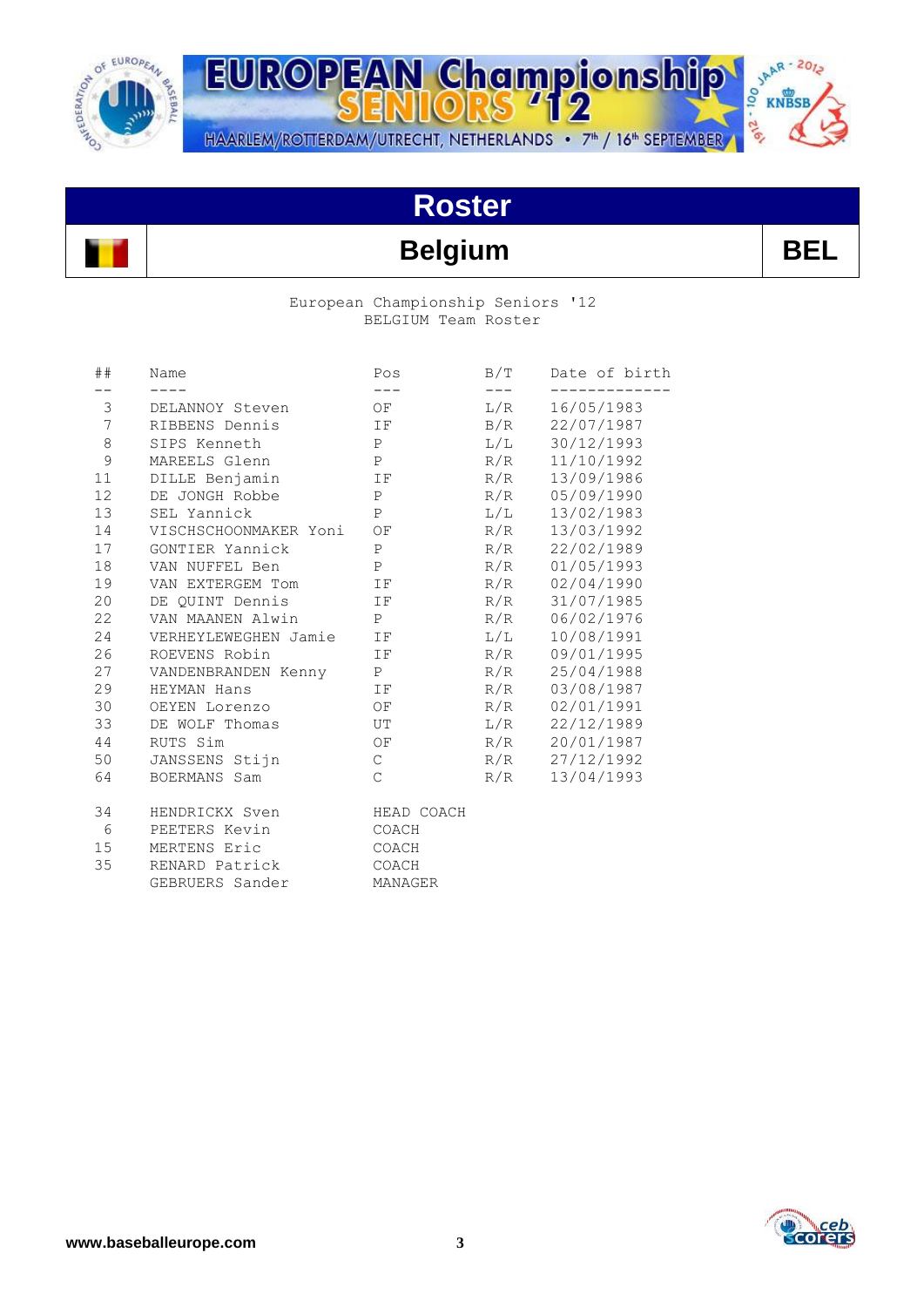

JAAR - 2012 EUROPEAN Championship  $\frac{8}{10}$  KNBSB 11.216 HAARLEM/ROTTERDAM/UTRECHT, NETHERLANDS • 7<sup>th</sup> / 16<sup>th</sup> SEPTEMBER

## **Roster**

## **Croatia CRO**

#### European Championship Seniors '12 CROATIA Team Roster

| ##             | Name             | Pos          | B/T       | Date of birth |
|----------------|------------------|--------------|-----------|---------------|
|                |                  |              |           |               |
| $\mathbf 1$    | KVATERNIK Darko  | P            | R/R       | 21/05/1996    |
| $\mathbf{2}$   | IVANCAN Zvonimir | IF           | R/R       | 16/09/1987    |
| $\mathfrak{Z}$ | CURIC Michel     | IF           | R/R       | 04/12/1982    |
| 4              | PRIBILOVIC Josip | IF           | R/R       | 26/05/1989    |
| 5              | MARINIC Neven    | OF           | R/R       | 28/08/1978    |
| 6              | GALES Slobodan   | P/IF/OF      | $\rm L/L$ | 09/05/1988    |
| 7              | MARIN Dejan      | P/OF         | R/R       | 14/11/1982    |
| $\,8\,$        | SUPRAHA Goran    | ΟF           | R/R       | 15/04/1978    |
| 9              | SUSAC Mathew     | $\mathbf P$  | R/R       | 25/04/1991    |
| 10             | LATKOVIC Dario   | $\mathsf{C}$ | R/R       | 21/03/1985    |
| 11             | VUKOSAV Ivo      | $\mathsf{C}$ | R/R       | 20/07/1990    |
| 12             | SERTIC Nikola    | ΟF           | R/R       | 07/09/1991    |
| 13             | BERECKA Filip    | IF           | R/R       | 29/12/1984    |
| 15             | RACIC Ivan       | OF           | R/R       | 09/10/1984    |
| 16             | BECK Christopher | P/IF         | L/R       | 18/06/1985    |
| 18             | MANOJLOV Mario   | ΙF           | R/R       | 02/12/1984    |
| 19             | DADIC Jadran     | $\mathbf P$  | R/R       | 29/08/1988    |
| 21             | PEREIRA Ernesto  | P/IF         | L/L       | 06/05/1982    |
| 22             | SUMMERS James    | $\mathbf{P}$ | R/R       | 13/09/1973    |
| 23             | DABO Matko       | $\mathbf{P}$ | R/R       | 01/01/1990    |
| 24             | HARTLEY Michael  | COACH        |           |               |

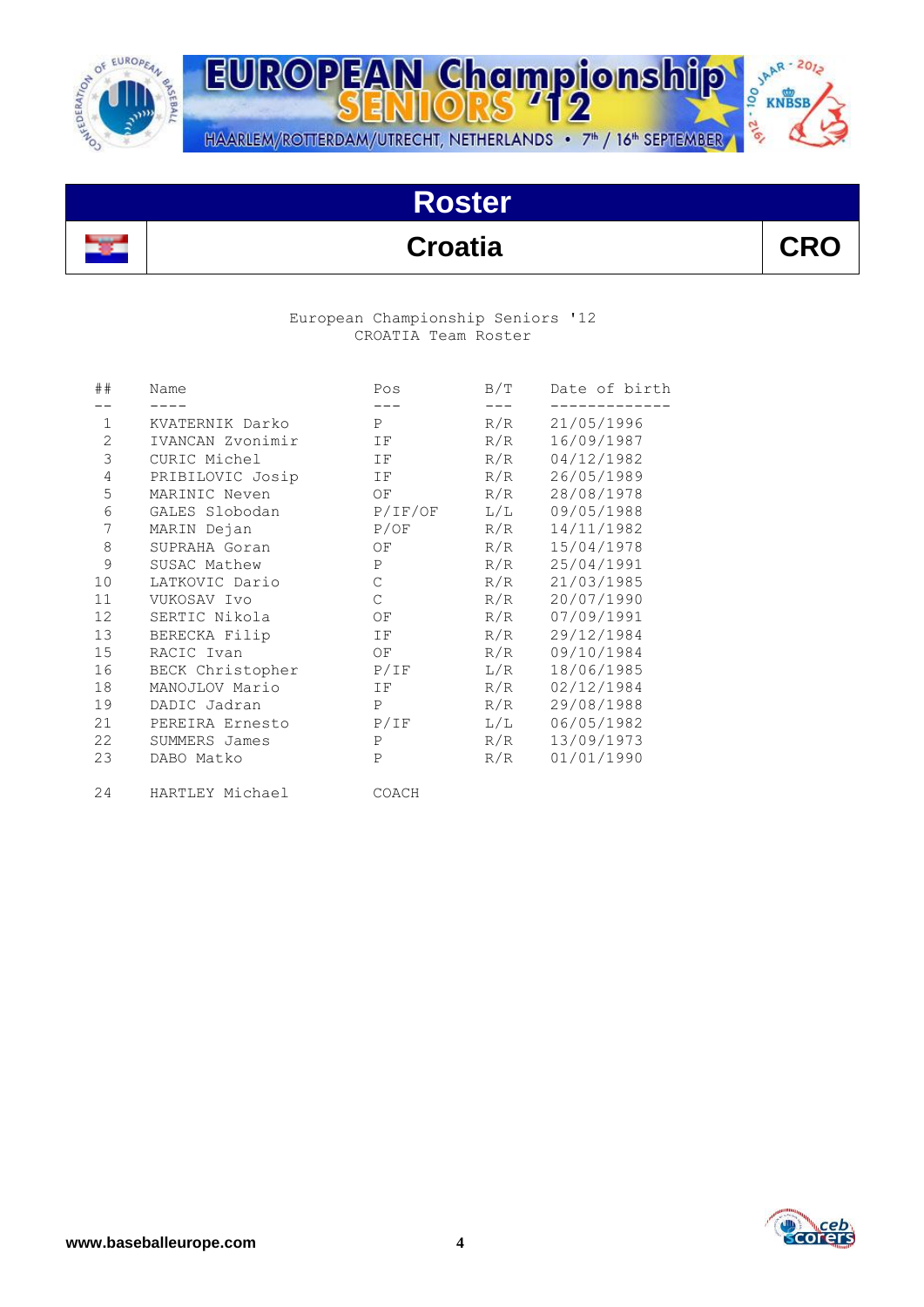

JAAR - 2012 EUROPEAN Championship 00 **KNBSB** -216 HAARLEM/ROTTERDAM/UTRECHT, NETHERLANDS • 7<sup>th</sup> / 16<sup>th</sup> SEPTEMBER

## **Roster**

### **Czech Republic CZE**

 European Championship Seniors '12 CZECH REPUBLIC Team Roster

| ##            | Name              | Pos           | B/T             | Date of birth |
|---------------|-------------------|---------------|-----------------|---------------|
| $ -$          | $- - - -$         | $---$         | $---$           |               |
| $\mathbf{2}$  | HAJTMAR Jakub     | IF            | R/R             | 04/06/1987    |
| $\mathsf 3$   | DRONG Martin      | IF            | R/R             | 22/12/1986    |
| 7             | HEJMA Matej       | OF            | R/R             | 04/05/1990    |
| $\mathcal{G}$ | BOKAJ Boris       | P             | R               | 13/08/1986    |
| 12            | BLAZEK Jan        | P             | R/R             | 16/02/1988    |
| 13            | SCHNEIDER Martin  | IF            | R/R             | 04/03/1986    |
| 15            | CERVENKA Marek    | P             | $R_{\parallel}$ | 05/02/1991    |
| 16            | BAROCH Petr       | IF            | L/R             | 03/04/1982    |
| 17            | SLADEK Jakub      | IF            | L/R             | 17/02/1990    |
| 18            | MINARIK Marek     | P             | R               | 28/06/1993    |
| 22            | REHACEK Jan       | $\mathbf{P}$  | L/L             | 01/12/1986    |
| 23            | TOUFAR Jakub      | $\, {\bf P}$  | $R \sim$        | 20/03/1987    |
| 24            | BUDSKY Pavel      | IF            | R/R             | 30/10/1973    |
| 25            | ONDRACEK Michal   | OF            | R/R             | 25/12/1989    |
| 26            | DRABEK Jan        | IF.           | R/R             | 29/11/1982    |
| 28            | HOMOLKA Jan       | P             | R/R             | 29/09/1980    |
| 32            | HERNANDEZ Basilio | IF            | R/R             | 03/02/1977    |
| 35            | KUBAT Leos        | P             | R               | 15/07/1980    |
| 39            | VESELY Martin     | OF            | L/R             | 11/02/1979    |
| 46            | MINARIK Petr      | $\mathbf{P}$  | $R \sim$        | 04/07/1984    |
| 47            | SOBOTKA Michal    | $\, {\bf P}$  | $R \sim$        | 13/08/1992    |
| 48            | MALIK Jakub       | OF            | R/R             | 11/07/1984    |
| 55            | CERVENKA Martin   | $\mathsf{C}$  | R/R             | 03/08/1992    |
| 71            | CECH Petr         | $\mathcal{C}$ | L/R             | 13/10/1987    |
|               | BERGLUND Andrew   | MANAGER       |                 |               |
|               | McCARTHY Gregory  | COACH         |                 |               |
|               | AHEARNE Patrick   | COACH         |                 |               |
|               | NAVRATIL Ales     | COACH         |                 |               |

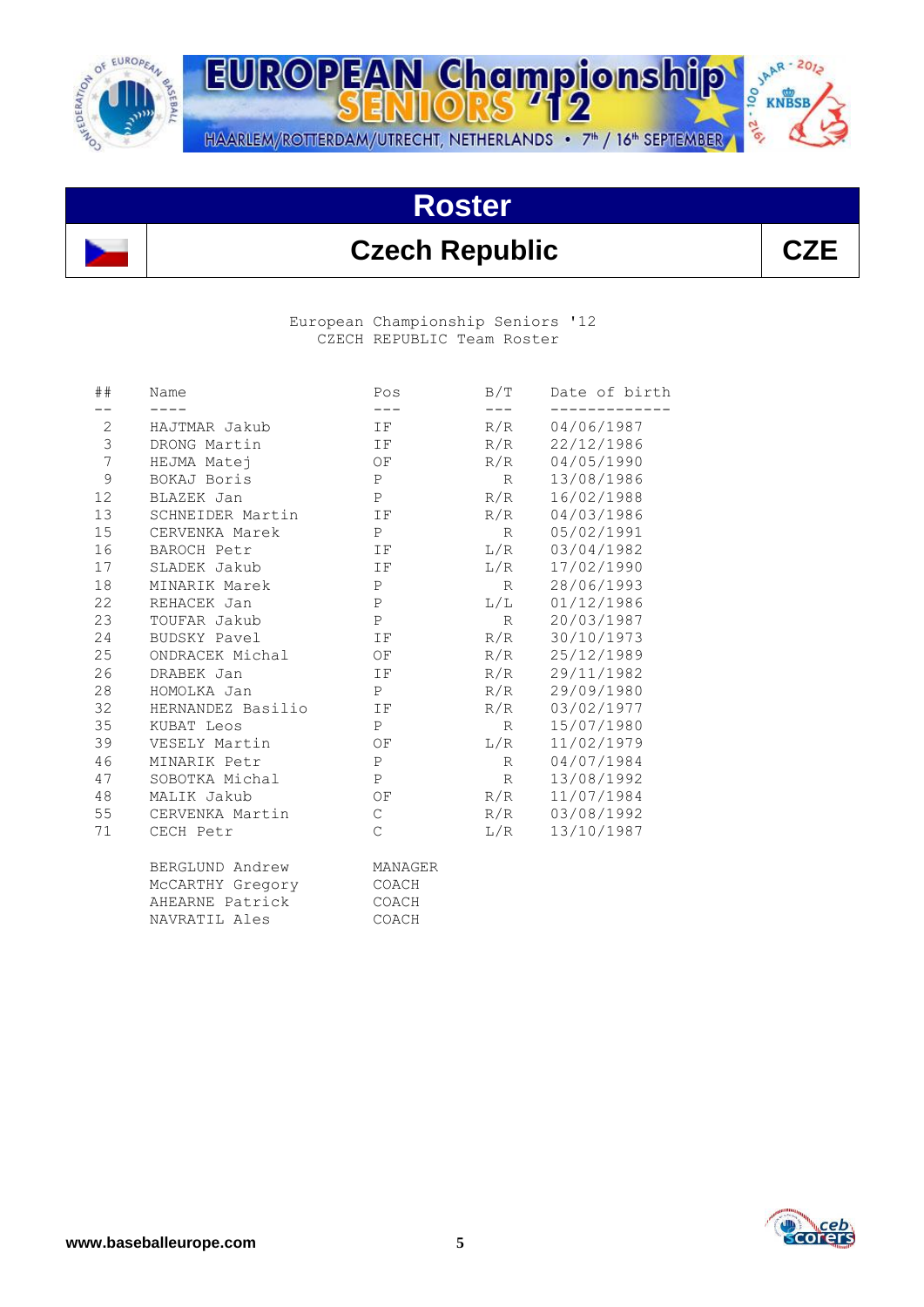



### **France FRA**

#### European Championship Seniors '12 FRANCE Team Roster

| ##             | Name              | Pos           | B/T   | Date of birth |
|----------------|-------------------|---------------|-------|---------------|
| $ -$           | $\frac{1}{2}$     | $\frac{1}{2}$ | $---$ |               |
| 1              | LEFEVRE Maxime    | IF            | R/L   | 17/02/1991    |
| $\overline{2}$ | MOTTAY Jonathan   | P             | R/R   | 05/08/1994    |
| $\mathsf 3$    | OZANICH Owen      | $\mathbf{P}$  | R/R   | 23/06/1989    |
| $\overline{4}$ | HANVI Frederic    | OF            | R/R   | 02/05/1989    |
| 5              | DE LA ROSA Luis   | $\, {\bf P}$  | R/R   | 17/11/1990    |
| $6\,$          | PIOUET Anthony    | $\, {\bf P}$  | R/R   | 03/08/1980    |
| $\overline{7}$ | MARTIN Alexandre  | $\, {\bf P}$  | R/R   | 07/03/1987    |
| $\,8\,$        | PAZ Andy          | $\mathsf{C}$  | R/R   | 05/01/1993    |
| 9              | SECLEPPE Eloi     | $\, {\bf P}$  | R/R   | 09/04/1991    |
| 10             | POURCEL Ouentin   | $\, {\bf P}$  | R/R   | 15/01/1989    |
| 11             | BRELLE Matthieu   | $\, {\bf P}$  | R/R   | 08/12/1984    |
| 13             | MARCHE Boris      | $\mathsf{C}$  | R/R   | 22/05/1981    |
| 14             | LEVERETT Rene     | IF            | R/R   | 19/11/1985    |
| 15             | PIOUET Luc        | IF            | R/R   | 05/09/1981    |
| 16             | PEYRICHOU Florian | IF            | R/R   | 06/11/1985    |
| 19             | MARTINEZ Scott    | UT            | R/R   | 19/03/1985    |
| 20             | VICENTE Simon     | IF            | R/L   | 31/05/1992    |
| 21             | DAL ZOTTO Yann    | OF            | L/R   | 29/12/1986    |
| 22             | FERREIRA Vincent  | $\mathsf{C}$  | R/R   | 30/07/1984    |
| 24             | MELEY Thomas      | P             | L/L   | 05/05/1981    |
| 25             | CROS Anthony      | IF            | R/R   | 25/12/1985    |
| 27             | BERT Joris        | OF            | L/L   | 16/05/1987    |
| 28             | LEMESTRE Pierrick | P             | R/R   | 06/09/1982    |
| 29             | BRIONES Patrice   | $\mathbf{P}$  | L/L   | 05/01/1973    |
| 33             | PROUST Fabien     | MANAGER       |       |               |
| 38             | COSTE Guillaume   | COACH         |       |               |
| 49             | CHENARD Christian | COACH         |       |               |
| 39             | JIMINIAN Carlos   | COACH         |       |               |
| 23             | IKENAGA Daisuke   | ASSISTANT     |       |               |

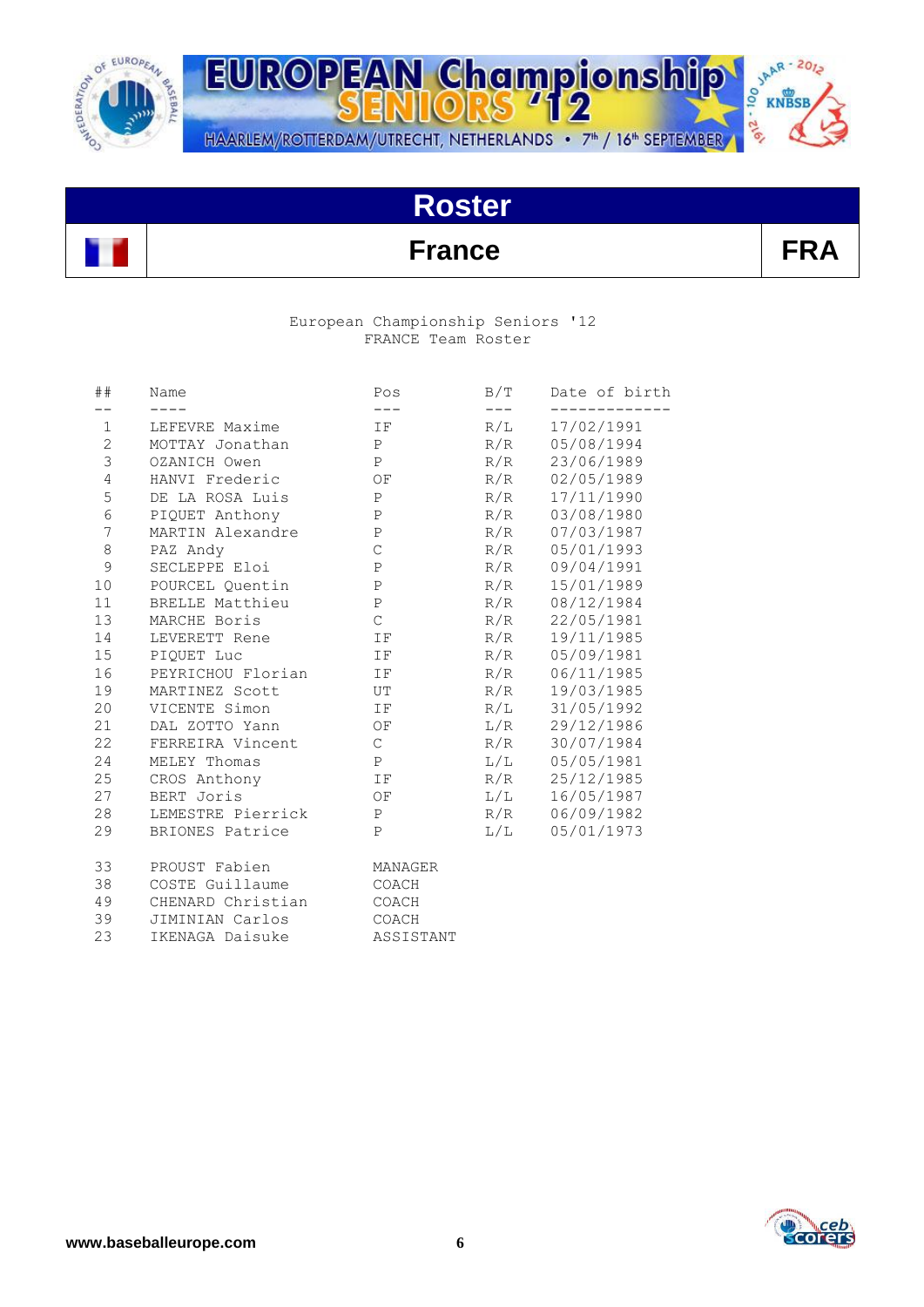

SAAR-2012 EUROPEAN Championship  $-26^{\circ}$ HAARLEM/ROTTERDAM/UTRECHT, NETHERLANDS • 7<sup>th</sup> / 16<sup>th</sup> SEPTEMBER

## **Roster**

### **Germany GER**

#### European Championship Seniors '12 GERMANY Team Roster

| ##              | Name                    | Pos          | B/T   | Date of birth |
|-----------------|-------------------------|--------------|-------|---------------|
|                 |                         | $---$        | $---$ | ---------     |
| $\mathbf{1}$    | JAHN Lukas              | IF           | R/R   | 29/09/1991    |
| $\overline{2}$  | BOLDT Max               | P/IF         | R/R   | 09/01/1988    |
| 5               | DEWALD Martin           | P            | B/R   | 05/03/1986    |
| 6               | THIEBEN Daniel          | $\mathbf{P}$ | R/R   | 18/09/1993    |
| 7               | HEILMANN Eugen          | $\, {\bf P}$ | R/R   | 12/07/1981    |
| 8               | HARTINGER Dominik       | $\, {\bf P}$ | R/R   | 26/01/1983    |
| 9               | MARQUEZ Enorbel         | $\, {\bf P}$ | L/L   | 11/12/1974    |
| 11              | GLYNNE Harry            | P            | R/R   | 03/06/1990    |
| 14              | SPEER Jendrick          | IF           | R/R   | 26/09/1980    |
| 15              | BROCKMEYER Sascha       | IF           | R/R   | 14/05/1990    |
| 16              | GÜHRING Simon           | C/OF         | R/R   | 14/07/1983    |
| 19              | GRONAUER Kai            | C/OF         | R/R   | 28/11/1986    |
| 20              | KOTOWSKI Kevin          | C/OF         | L/R   | 05/01/1991    |
| 21              | KEPLER Maximilian       | OF           | L/L   | 10/02/1993    |
| 23              | LARRY Shawn             | OF           | L/L   | 02/09/1991    |
| 24              | HOWARD Christopher C/OF |              | R/R   | 11/02/1989    |
| 25              | STÖCKLIN Jan-Niclas     | $\mathbf{P}$ | R/R   | 11/05/1990    |
| 26              | HINZ Daniel             | P/IF         | R/R   | 08/10/1986    |
| 28              | GLASER Ludwig           | IF           | R/R   | 19/12/1987    |
| 29              | HUGHES André            | P            | L/L   | 01/01/1985    |
| 30              | SOLBACH Markus          | P            | R/R   | 26/08/1991    |
| 31              | DECHER Christian        | $\, {\bf P}$ | R/R   | 04/09/1991    |
| 32              | SOMMER Luke             | $\, {\bf P}$ | L/L   | 22/06/1985    |
| 33              | FRANKE Michael          | IF           | B/R   | 22/09/1981    |
| 10 <sup>°</sup> | FRADY Greq              | MANAGER      |       |               |
| 22              | FRIES Dirk              | COACH        |       |               |
| 27              | WILLIAMS Troy           | COACH        |       |               |

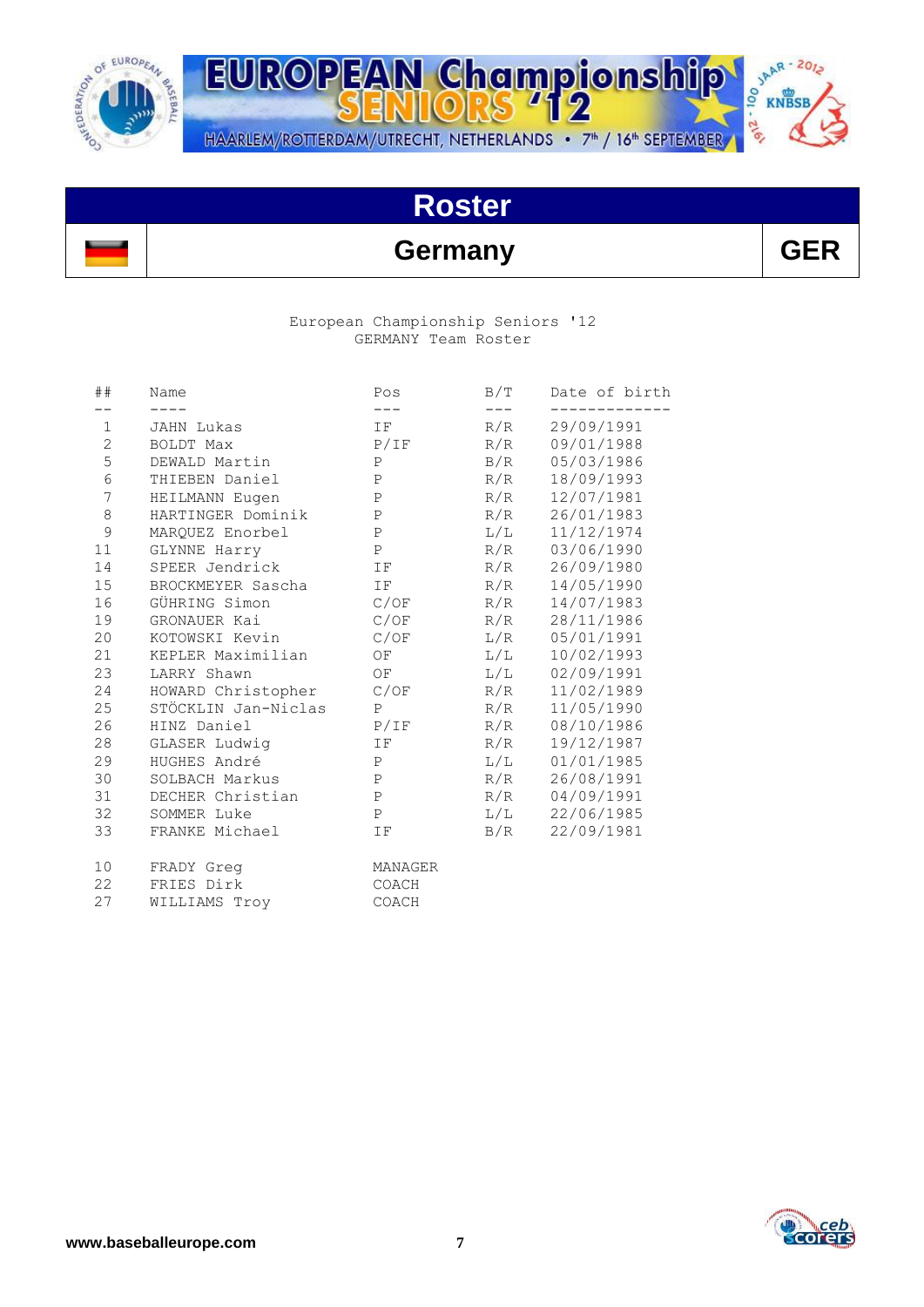

es est<br>Se pec



## **Roster**



 European Championship Seniors '12 GREAT BRITAIN Team Roster

| Name                  | Pos               | B/T                                                                                                                                                                                                                                    | Date of birth                                                                                                                                           |
|-----------------------|-------------------|----------------------------------------------------------------------------------------------------------------------------------------------------------------------------------------------------------------------------------------|---------------------------------------------------------------------------------------------------------------------------------------------------------|
|                       | $- - -$           | $---$                                                                                                                                                                                                                                  | ---------                                                                                                                                               |
|                       |                   | L/L                                                                                                                                                                                                                                    | 27/02/1982                                                                                                                                              |
| TRASK Michael         |                   |                                                                                                                                                                                                                                        | R/R 06/07/1990                                                                                                                                          |
| KLIJN Richard         |                   | R/R                                                                                                                                                                                                                                    | 19/01/1990                                                                                                                                              |
|                       |                   |                                                                                                                                                                                                                                        | 24/06/1985                                                                                                                                              |
|                       |                   | R/R                                                                                                                                                                                                                                    | 19/09/1984                                                                                                                                              |
|                       |                   | R/R                                                                                                                                                                                                                                    | 29/11/1987                                                                                                                                              |
|                       |                   |                                                                                                                                                                                                                                        | 28/12/1986                                                                                                                                              |
|                       |                   | R/R                                                                                                                                                                                                                                    | 12/06/1982                                                                                                                                              |
|                       |                   | R/R                                                                                                                                                                                                                                    | 17/03/1983                                                                                                                                              |
|                       |                   | L/L                                                                                                                                                                                                                                    | 17/02/1988                                                                                                                                              |
|                       |                   | R/R                                                                                                                                                                                                                                    | 01/06/1992                                                                                                                                              |
|                       |                   |                                                                                                                                                                                                                                        | 19/05/1983                                                                                                                                              |
| WATERMAN Paul         | $P \qquad \qquad$ | L/L                                                                                                                                                                                                                                    | 10/10/1984                                                                                                                                              |
|                       |                   |                                                                                                                                                                                                                                        | 19/03/1979                                                                                                                                              |
|                       |                   |                                                                                                                                                                                                                                        | 01/10/1986                                                                                                                                              |
|                       |                   | R/R                                                                                                                                                                                                                                    | 21/05/1987                                                                                                                                              |
| DAVISON Gary          |                   | R/R                                                                                                                                                                                                                                    | 28/08/1988                                                                                                                                              |
| REES David            | P                 |                                                                                                                                                                                                                                        | L/L 27/03/1989                                                                                                                                          |
| SMITH Alexander       |                   |                                                                                                                                                                                                                                        | 01/03/1981                                                                                                                                              |
| YOUNG Ian             | IF                | R/R                                                                                                                                                                                                                                    | 21/02/1980                                                                                                                                              |
| 32/34 DEMPSTER Samuel |                   |                                                                                                                                                                                                                                        |                                                                                                                                                         |
| ESSERY Brian          |                   |                                                                                                                                                                                                                                        |                                                                                                                                                         |
|                       |                   |                                                                                                                                                                                                                                        |                                                                                                                                                         |
| EVANS Mitch           | COACH             |                                                                                                                                                                                                                                        |                                                                                                                                                         |
|                       | 35 REID Darryl    | MARCELINO Bradley OF<br>P/OF<br>JOHNSON Michael P/IF<br>AZCUY PEREZ Maikel IF<br>FALLS Christopher IF<br>HENDRIX Gregory P<br>PEARSON Benjamin P<br>ROXBURGH Matthew OF<br>KREISBERG Spencer P<br>IF<br>P<br>MANAGER<br>COACH<br>COACH | IF/OF<br>McGRAW Matthew OF R/R<br>McQUEARY-ENNIS Aeden P/C<br>WILEY Samuel C/IF R/R<br>HORNOSTAJ Aaron IF L/R<br>PYCOCK Craig P/IF/OF R/R<br>R/R<br>R/R |

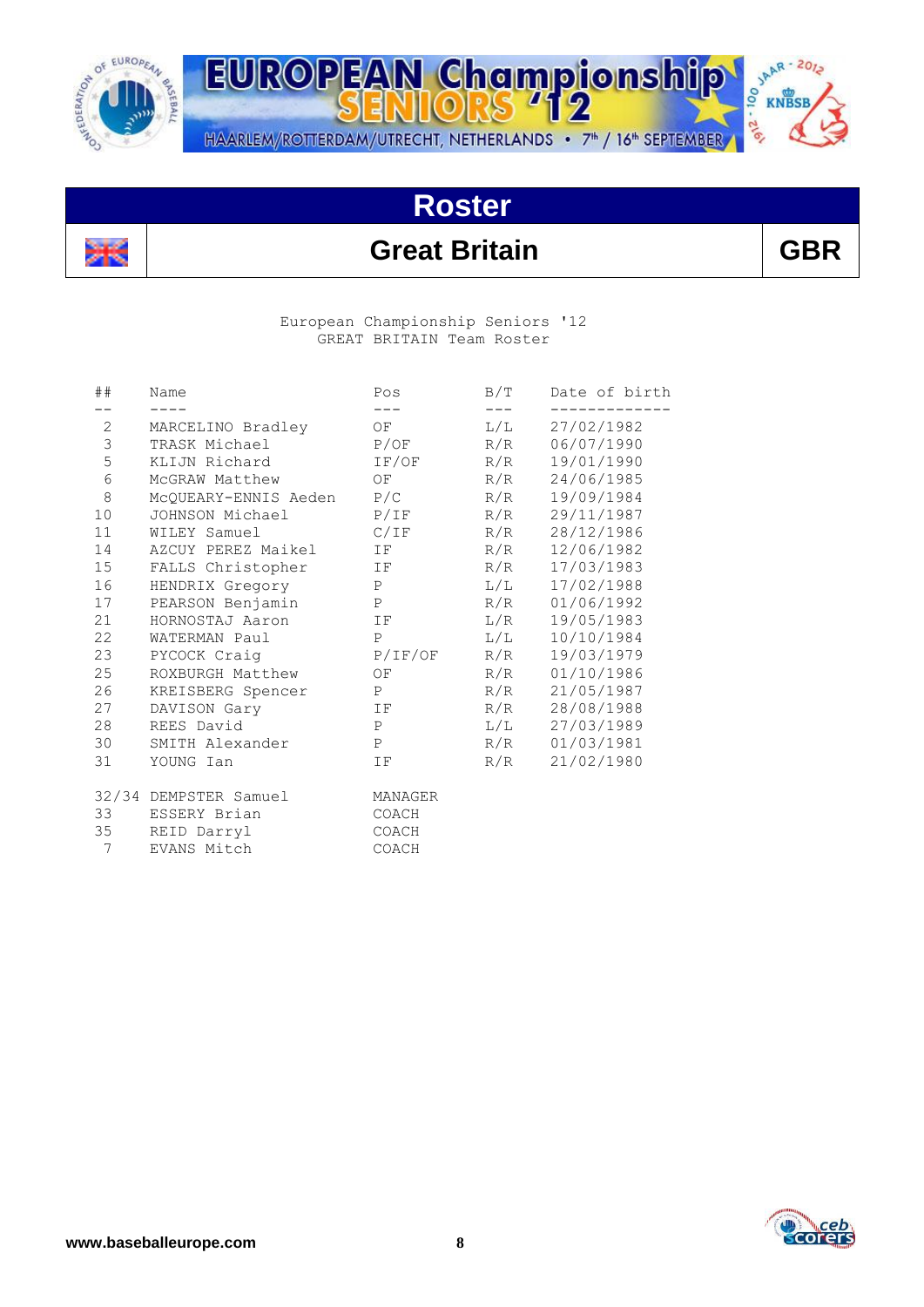



### **Greece GRE**

#### European Championship Seniors '12 GREECE Team Roster

| ##             | Name                                      | Pos                           | B/T   | Date of birth  |
|----------------|-------------------------------------------|-------------------------------|-------|----------------|
| $-$            | $\qquad \qquad - - - -$                   | $\qquad \qquad - -$           | $---$ | -----------    |
| $\overline{2}$ | KOULOS Harry                              | OF                            | R/R   | 11/09/1989     |
| 3 <sup>7</sup> | LEMPESIS Georgios                         | <b>IF</b>                     | R/R   | 13/09/1984     |
| $\overline{4}$ | LOMIS Dimitrios<br>$\overline{\text{IF}}$ |                               | R/R   | 07/04/1986     |
| 9              | TSINGERLIOTIS Antzelo OF                  |                               | R/R   | 27/11/1991     |
| 10             | DEMETRAL James                            | $\overline{I}$ $\overline{F}$ | R/R   | 08/12/1969     |
| 11             | GOUOREN Max                               | P                             | R/R   | 03/10/1985     |
| 12             | LEKAS Thomas                              | IF                            | R/R   | 01/10/1988     |
| 13             | TOUNTAS Nicholaos                         | $\mathsf C$                   | R/R   | 07/09/1989     |
| 14             | KAPOTHANASIS Christos                     | $\mathbf P$                   | R/R   | 06/04/1988     |
|                | 17 CHRISTOPOULOS Christian                | $\mathsf C$                   | R/R   | 16/09/1991     |
|                | 20 GIANNAKOPOULOS Stefanos                | $\mathsf C$                   | R/R   | 08/03/1981     |
| 21             | TOUNTAS Antonios                          | $\rm I\,F$                    |       | R/R 09/11/1990 |
| 24             | LEMONIS Christofer IF                     |                               | L/L   | 21/08/1973     |
| 25             | KARKATSELOS Efthymios                     | P                             | R/L   | 01/10/1984     |
| 26             | ORFANAKOS Evagelos                        | P                             | R/R   | 13/01/1988     |
| 27             | ZACHOS Iason                              | OF                            | R/R   | 14/12/1976     |
| 28             | BOURDANIOTIS Theodoros                    | P                             | L/L   | 07/04/1985     |
|                | 30 CHEILAKIS Panagiotis                   | IF                            | R/R   | 28/02/1983     |
|                | 37 CHATZIKYRIAKOS Dimitrios               | P                             | R/R   | 01/08/1977     |
| 39             | VRYONIS Iosif                             | P                             | L/L   | 17/12/1970     |
| 44             | TOUNTAS Piter                             | IF                            | R/R   | 01/07/1987     |
|                | 45 KRITIKOS Peter                         | IF                            | R/R   | 13/08/1981     |
| 46             | SYKARAS Panagiotis                        | P                             | R/R   | 05/05/1979     |
| 19             | ESSIAN James                              | MANAGER                       |       |                |
| $\mathbf{1}$   | RISKAS Mike                               | COACH                         |       |                |
| 54             | MAZARAKIS Tom                             | COACH                         |       |                |
| 29             | JOSEPH Mel                                | COACH                         |       |                |

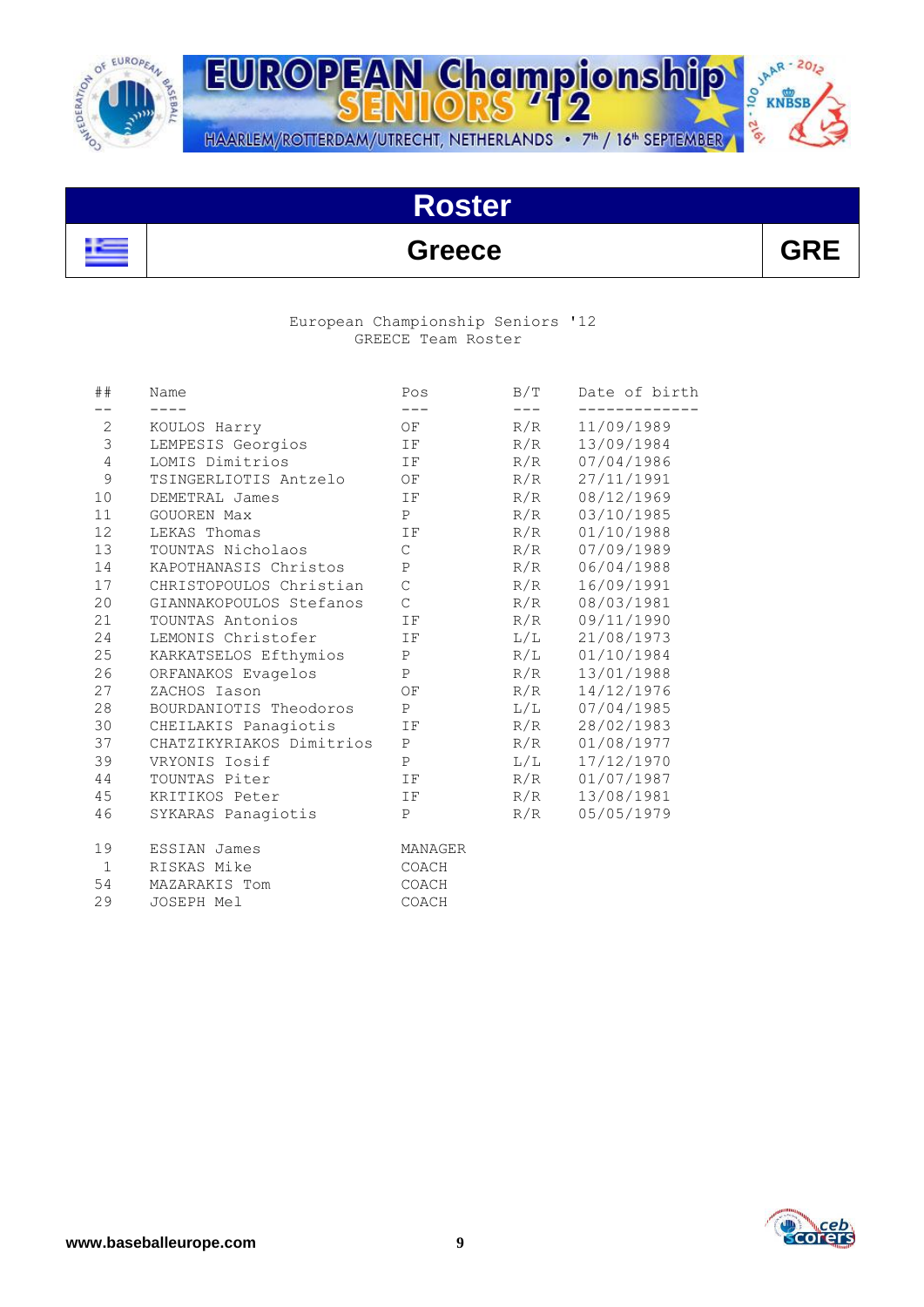



### **Italy ITA**

#### European Championship Seniors '12 ITALY Team Roster

| ##             | Name<br>$- - - -$     | Pos<br>$- - -$ | $---$ | B/T Date of birth |
|----------------|-----------------------|----------------|-------|-------------------|
| $- -$<br>$1\,$ | SANTORA Jack          | IF             | L/R   | 06/10/1976        |
| 3              | GRANATO Anthony       | IF             | R/R   | 18/03/1981        |
| $\overline{4}$ | DESIMONI Stefano      | OF             | L/L   | 12/04/1988        |
| 6              | INFANTE Juan Carlos   | IF             | B/R   | 08/10/1981        |
| $8\,$          | PANTALEONI Giovanni   | IF             | R/R   | 16/03/1978        |
| 10             | AVAGNINA Lorenzo      | OF             | L/L   | 14/11/1980        |
| 11             | CICATELLO Justin      | P              |       | R/R 06/03/1984    |
| 12             | REGINATO Mattia       | $\mathsf C$    | R/R   | 18/05/1990        |
| 16             | GRIFANTINI Marco      | P              | R/R   | 17/09/1985        |
| 18             | VAGLIO Alessandro     | ΙF             | R/R   | 28/01/1989        |
| 21             | D'ANGELO Matteo       | P              | R/R   | 17/03/1988        |
| 22             | AMBROSINO Paolino     | OF             | R/R   | 17/02/1989        |
| 25             | COLABELLO Christopher | ΙF             |       | $R/R$ 24/10/1983  |
| 27             | COOPER Christopher    | P              |       | $L/L$ 31/10/1978  |
| 28             | PUGLIESE Nicholas     | $\mathbf P$    |       | R/R 18/09/1985    |
| 29             | CILLO Cody D          | P              |       | R/R 17/07/1980    |
| 30             | ERMINI Gabriele       | ΟF             | R/R   | 23/01/1976        |
| 32             | LATORRE Tyler         | $\mathsf C$    | L/R   | 22/04/1983        |
| 33             | MARIOTTI John         | $\, {\bf P}$   | R/R   | 19/08/1984        |
| 34             | PANERATI Luca         | $\, {\bf P}$   | L/L   | 02/12/1989        |
| 35             | DA SILVA Tiago        | $\, {\bf P}$   |       | R/R 28/03/1985    |
| 36             | RICHETTI Carlos       | P              |       | R/R 23/08/1983    |
| 42             | D'AMICO Yovani        | P              |       | R/R 18/08/1984    |
| 45             | CHIARINI Mario        | OF             | R/R   | 07/01/1981        |
|                | MAZZIERI Marco        | MANAGER        |       |                   |
|                | HOLMBERG William      | COACH          |       |                   |
|                | NANNI Marco           | COACH          |       |                   |
|                | D'AURIA Alberto       | COACH          |       |                   |
|                | PIAZZA Michael        | COACH          |       |                   |
|                | VECCHI Claudio        | COACH          |       |                   |

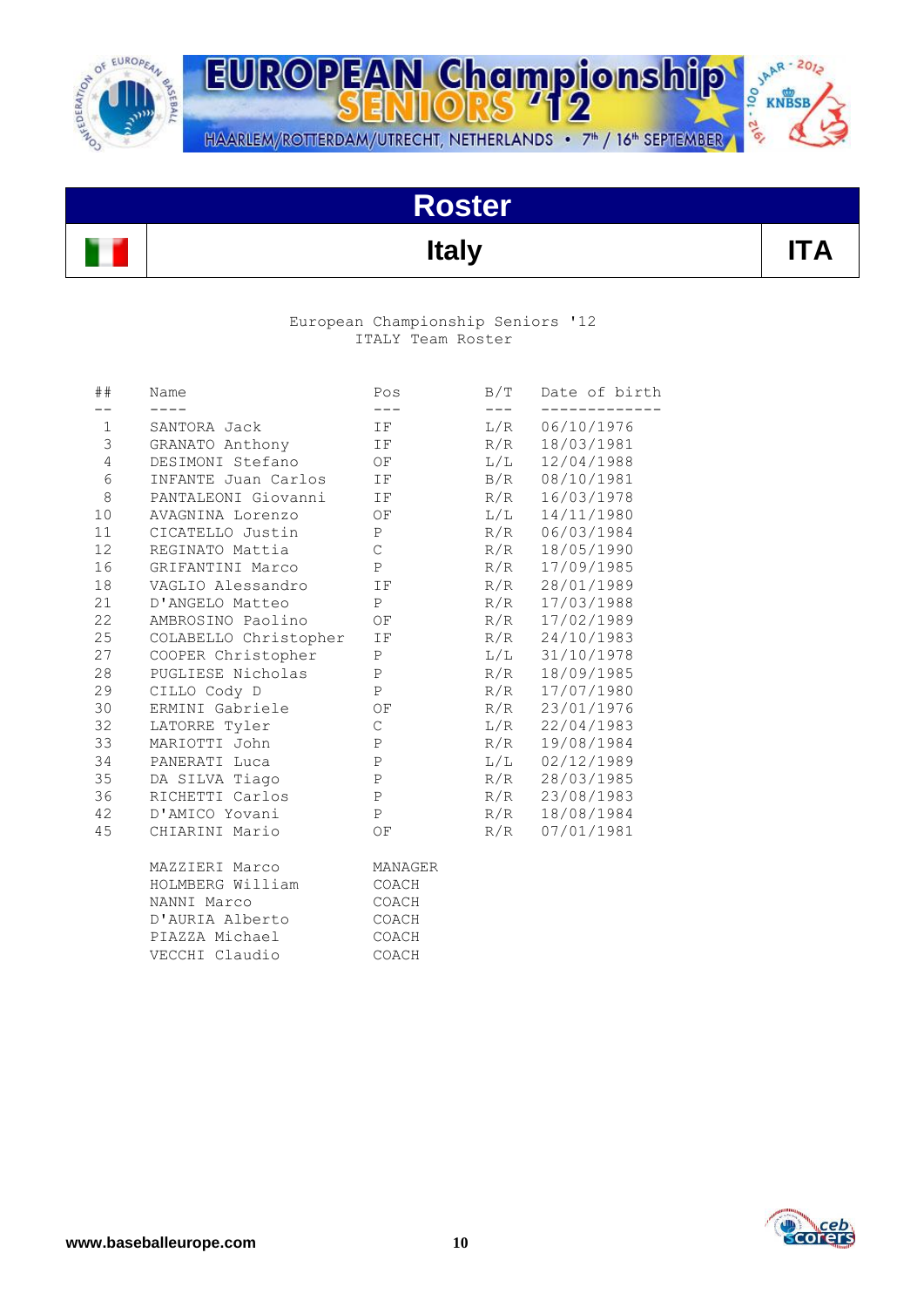



### **Netherlands NED**

 European Championship Seniors '12 NETHERLANDS Team Roster

| # #                   | Name                   | Pos                  | B/T          | Date of birth            |
|-----------------------|------------------------|----------------------|--------------|--------------------------|
| $- -$<br>$\mathbf{2}$ | $- - - -$              | $---$<br>$\mathbb C$ | $---$<br>R/R | 30/09/1992               |
| $\mathsf 3$           | ARRIBAS Danny          | P                    | R            | 26/12/1984               |
| $\overline{4}$        | DRIEL VAN Berry        | IF                   | B/R          | 19/01/1986               |
| 7                     | STATIA Hainley         |                      | R/R          | 24/02/1988               |
| $\,8\,$               | KEMP Dwayne            | IF                   |              |                          |
|                       | DUURSMA Michael        | <b>IF</b>            | R/R          | 26/02/1978               |
| 14<br>15              | CONNOR Wesley          | OF                   | R/R          | 04/11/1985<br>29/03/1992 |
|                       | URBANUS Nick           | IF                   | L/R          |                          |
| 17                    | MIL VAN Loek           | P                    | R            | 15/09/1984               |
| 19                    | CORDEMANS Robbie       | P                    | R            | 31/10/1974               |
| 20                    | DECASTER Yurrendell IF |                      | R/R          | 26/09/1979               |
| 21                    | CUBA DE Quintin C/IF   |                      | L/R          | 09/09/1987               |
| 22                    | HEYDOORN VAN Rudy      | $\mathbb{C}$         | R/R          | 17/04/1989               |
| 23                    | DAANTJI Shaldimar OF   |                      | R/R          | 04/05/1984               |
| 25                    | BERGMAN David          | $\, {\bf P}$         | R            | 16/08/1981               |
| 26                    | STUIFBERGEN Tom        | P                    | R            | 26/09/1988               |
| 27                    | ROMBLEY Danny OF       |                      | R/R          | 26/11/1979               |
| 30                    | SMITH Curt             | IF                   | R/R          | 09/09/1986               |
| 33                    | SULBARAN Juan-Carlos   | P                    | R            | 09/11/1989               |
| 35                    | SAMS Kalian            | OF                   | R/R          | 25/08/1986               |
| 36                    | MARKWELL Diegomar      | P                    | $\mathbf{L}$ | 08/08/1980               |
| 37                    | ENGELHARDT Bryan       | OF                   | L/L          | 10/01/1982               |
| 39                    | MARTIS Shairon         | P                    | $R \sim$     | 30/03/1987               |
| 40                    | YNTEMA Orlando         | $\, {\bf P}$         | $R \sim$     | 21/02/1986               |
| 42                    | ASJES Arshwin          | $\mathbf{P}$         | $R \sim$     | 19/09/1985               |
| 11                    | FARLEY Brian           | MANAGER              |              |                          |
| 44                    | THIJSSEN Benjamin      | COACH                |              |                          |
| 34                    | MARTINUS Eittel        | COACH                |              |                          |
| 10                    | JANSSEN Steve          | $\mathtt{COACH}$     |              |                          |
| 38                    | SMEETS Tierk           | COACH                |              |                          |

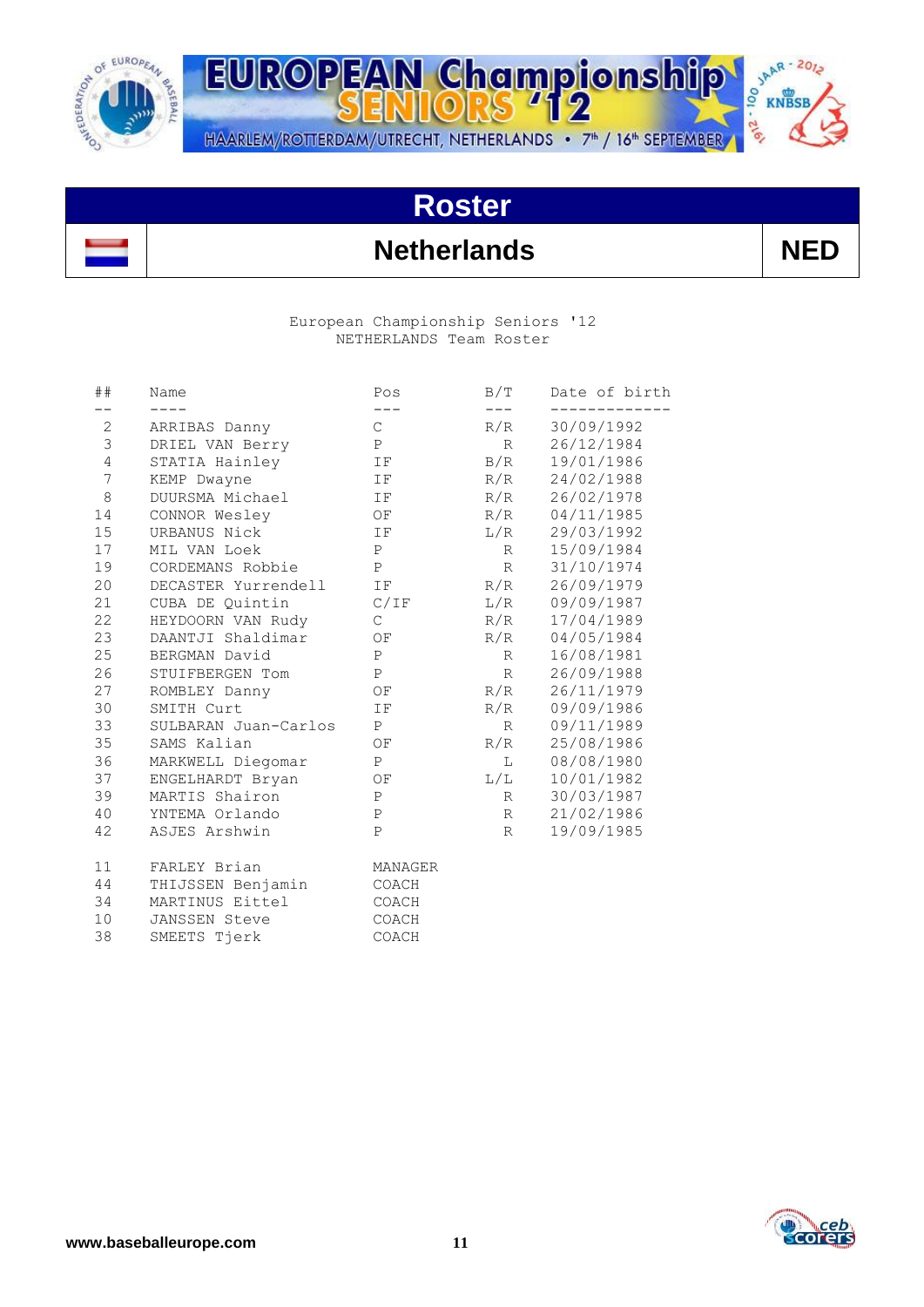



### **Russia RUS**

#### European Championship Seniors '12 RUSSIA Team Roster

| ##             | Name                      | Pos                           | B/T   | Date of birth |
|----------------|---------------------------|-------------------------------|-------|---------------|
|                |                           | $- - -$                       | $---$ | ----------    |
| $\mathbf 1$    | LOBANOV Nikita            | P                             | R/R   | 20/01/1994    |
| $\overline{2}$ | ARTAMONOV Artemiy IF      |                               | R/R   | 04/11/1981    |
| $\mathfrak{Z}$ | VASILYEV Alexandr C/OF    |                               | L/R   | 22/08/1984    |
| 7              | BAKALETS Yury IF          |                               | R/R   | 04/04/1991    |
| 19             | TOROPOV Alexander P/OF    |                               | R/R   | 01/02/1980    |
| 21             | VASHAKIDZE Alexander      | OF                            | R/R   | 01/01/1976    |
| 25             | SOLOVEV Sergey            | IF 1                          | R/R   | 07/04/1981    |
| 38             | VASILYEV Viacheslav P/OF  |                               | R/R   | 02/04/1985    |
| 39             | SEMENOV Oleg              | IF                            | R/R   | 27/06/1980    |
| 40             | VOROTILIN Sergey          | $\mathbb C$                   | R/R   | 27/11/1987    |
|                | 41/13 LOBANOV Andrey      | IF                            | L/L   | 25/01/1990    |
|                | 42/30 MAKSIAKOV Aleksandr | IF                            | R/R   | 01/02/1986    |
| 43             | KOBRINETS Alexey IF       |                               | R/R   | 01/06/1990    |
| 45             | AYZATULIN Maxim<br>IF     |                               | R/R   | 09/02/1987    |
| 46             | MONAKHOV Maxim            | $\overline{I}$ $\overline{F}$ | R/R   | 07/01/1985    |
|                | OF<br>47 SAMCHUK Victor   |                               | R/R   | 30/06/1989    |
| 48             | LEONOV Denis              | $\mathbf{P}$                  | R/R   | 27/02/1994    |
|                | 49/15 MONAKHOV Nikita     | $\mathcal{C}$                 | R/R   | 27/01/1989    |
| 50             | KULIK Artem               | P/IF                          | R/R   | 26/08/1992    |
| 52             | ATADZHANOV Nikita         | IF                            | R/R   | 08/03/1994    |
| 55             | SHIROKIY Anton            | $\mathbf{P}$                  | R/R   | 05/12/1978    |
| 77             | CHERMOSHENTSEV Nikolay    | $\mathbf{P}$                  | R/R   | 16/02/1989    |
|                | TELKOV Vladimir           | MANAGER                       |       |               |
| 9              | GERVASOV Nikolay COACH    |                               |       |               |
| 33             | SHLIAPKNIKOV Dmitry COACH |                               |       |               |



 44 KORNEV Mikhail COACH 13/14 LUKIN Dmitry COACH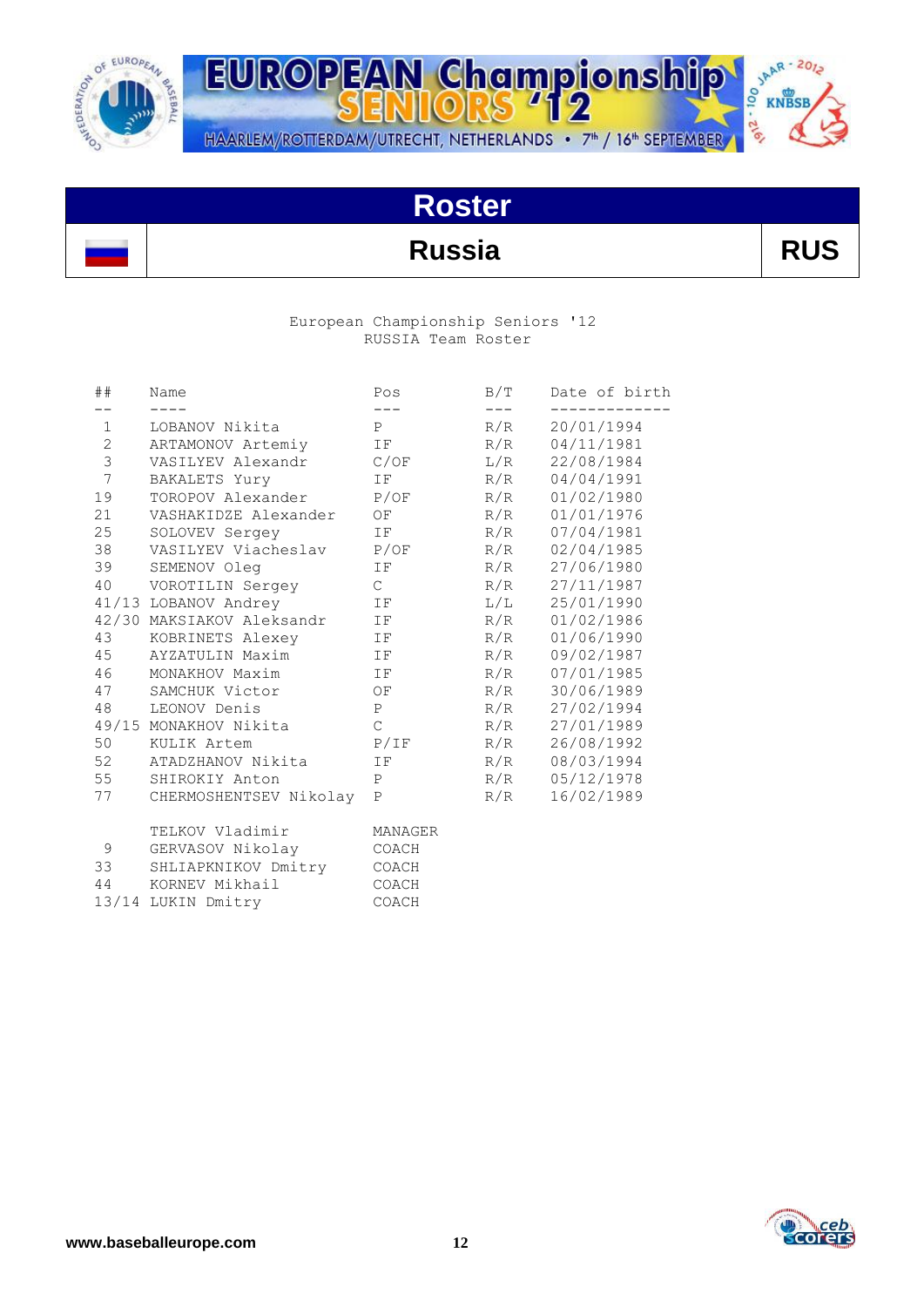

SAAR-2012 EUROPEAN Championship **DI-2'e** HAARLEM/ROTTERDAM/UTRECHT, NETHERLANDS • 7<sup>th</sup> / 16<sup>th</sup> SEPTEMBER

# **Roster**

## **Spain ESP**

#### European Championship Seniors '12 SPAIN Team Roster

| ##             | Name                | Pos                 | B/T       | Date of birth |
|----------------|---------------------|---------------------|-----------|---------------|
| $ -$           | $- - - -$           | $\qquad \qquad - -$ | $---$     |               |
| 3              | SALAZAR Juan Manuel | IF                  | R/R       | 17/10/1981    |
| $\overline{4}$ | PEREZ Nestor        | IF                  | R/R       | 24/11/1976    |
| 7              | FLORES Javier       | $\mathsf{C}^-$      | R/R       | 09/03/1983    |
| 9              | NAVARRO Dewis       | $\mathsf{C}$        | R/R       | 19/06/1978    |
| 10             | FIGUEROA Daniel     | OF                  | R/R       | 19/02/1983    |
| 11             | FIGUEROA Francisco  | IF                  | R/R       | 19/02/1983    |
| 13             | TAVAREZ Franklin    | OF                  | B/R       | 27/11/1988    |
| 15             | NOGUERA Antonio     | P                   | $\rm L/L$ | 26/02/1988    |
| 16             | OLIVERA Manuel      | P                   | R/L       | 08/12/1977    |
| 19             | GOLINDANO Jesus     | IF                  | R/R       | 13/01/1982    |
| 21             | HERNANDEZ Ricardo   | P                   | L/L       | 23/01/1988    |
| 22             | MONTIEL Richard     | IF                  | R/R       | 13/08/1979    |
| 23             | BALBOA Jorge        | P                   | R/R       | 15/07/1986    |
| 24             | MARTINEZ Daniel     | OF                  | L/L       | 03/07/1987    |
| 25             | RIERA Jose Luis     | IF                  | $\rm L/L$ | 19/12/1973    |
| 26             | GONZALEZ Eric       | P                   | R/R       | 05/09/1986    |
| 27             | LEAL Remigio        | $\mathbf P$         | R/R       | 01/10/1963    |
| 29             | DE LOS SANTOS Sammy | $\, {\bf P}$        | R/R       | 09/12/1989    |
| 30             | HERNANDEZ Leonardo  | $\mathsf C$         | R/R       | 22/02/1990    |
| 31             | NACAR Leslie        | $\mathbf{P}$        | R/R       | 20/07/1982    |
| 33             | FELIZ Kelvin        | ΟF                  | R/R       | 26/11/1980    |
| 34             | MORLAN Eduardo      | $\, {\bf P}$        | R/R       | 01/03/1986    |
| 35             | GRANADOS Ivan       | $\mathbf{P}$        | L/L       | 30/09/1985    |
| 54             | CRUZ Jose           | $\mathsf{P}$        | R/R       | 04/09/1984    |
| 2              | MAZZOTTI Mauro      | MANAGER             |           |               |
| 18             | CRESPO Manny        | COACH               |           |               |
| 28             | DUARTE Renny        | COACH               |           |               |
| 8              | DIAZ Candelario     | COACH               |           |               |
| 17             | CANO Felix          | COACH               |           |               |
| 14             | ERROZ Miguel        | COACH               |           |               |

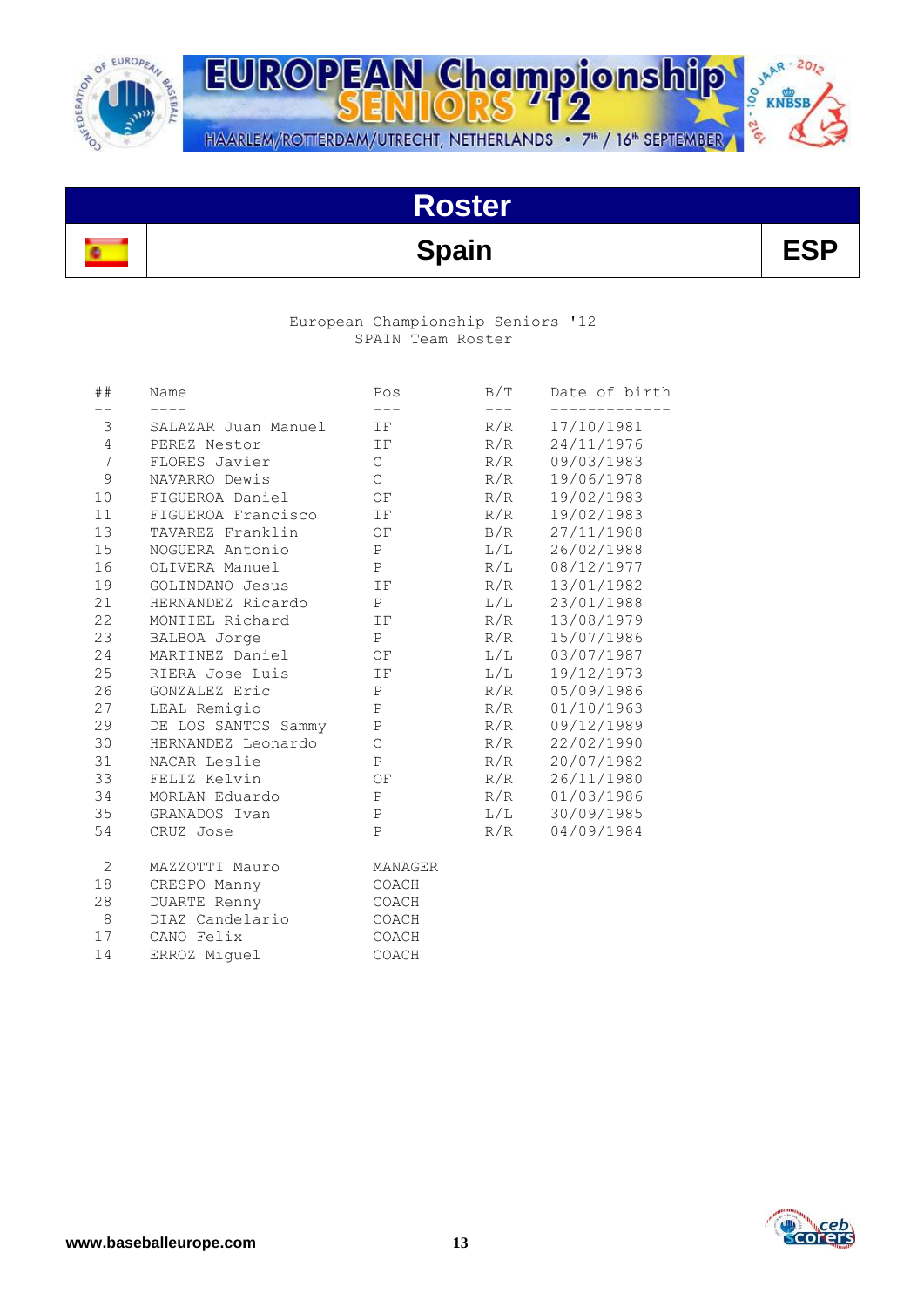

SAAR-2012 EUROPEAN Championship  $-26^{\circ}$ HAARLEM/ROTTERDAM/UTRECHT, NETHERLANDS • 7<sup>th</sup> / 16<sup>th</sup> SEPTEMBER

## **Roster**

### **Sweden SWE**

#### European Championship Seniors '12 SWEDEN Team Roster

| ##             | Name                  | Pos                 | B/T   | Date of birth  |
|----------------|-----------------------|---------------------|-------|----------------|
| $- -$          | $- - - -$             | $\qquad \qquad - -$ | $---$ | ---------      |
| 4              | MERRIFIELD Matthew    | IF                  | R/R   | 11/07/1980     |
| 5              | JOHANNESSEN Björn     | $\mathbb C$         | L/R   | 14/11/1974     |
| $\overline{7}$ | SORGI Adam            | IF                  | L/R   | 17/12/1984     |
| $\,8\,$        | PILEGARD Magnus IF    |                     | L/R   | 06/11/1978     |
| 11             | JOHANNESSEN Peter OF  |                     | L/R   | 30/10/1984     |
| 12             | LEANDER Rikard        | P                   | L/R   | 01/07/1984     |
| 13             | EILERTZ Nils          | ΟF                  | L/R   | 12/10/1991     |
| 15             | SOUBIEA Nicholas      | P                   | R/R   | 23/01/1987     |
| 16             | SJÖRS Eric            | $\mathsf C$         | L/R   | 16/03/1987     |
| 17             | FILICE Nicholas       | IF                  | R/R   | 19/05/1992     |
| 18             | MELIN Nicklas         | P                   | L/R   | 12/03/1988     |
| 19             | LONG David            | $\, {\bf P}$        | R/L   | 11/10/1992     |
| 20             | JOHANSSON Christoffer | OF                  | R/R   | 01/04/1988     |
| 21             | STAEHELY Christian    | P                   | R/R   | 28/09/1985     |
| 23             | KARLSSON Kent         | $\, {\bf P}$        | R/R   | 29/05/1977     |
| 24             | HÖGLUND Johan         | IF                  | R/R   | 26/03/1993     |
| 25             | GAJZLER Philip        | OF                  | L/R   | 05/08/1981     |
| 26             | KLASSON Joakim        | P                   | R/R   | 01/12/1983     |
| 27             | WRIGHT John           | $\mathbf{P}$        | R/L   | 06/09/1994     |
| 29             | SIVARD Albin          | $\, {\bf P}$        | L/L   | 30/06/1994     |
| 31             | KLASSON Jakob         | $\, {\bf P}$        | R/R   | 19/01/1989     |
| 33             | SJÖRS Per             | P                   | L/R   | 15/12/1988     |
| 36             | CARLSTEDT Oscar       | ${\tt P}$           |       | L/R 17/05/1991 |
| 37             | LAUSEN Robin          | $\mathsf C$         | L/R   | 07/04/1991     |
| 42             | COOK Dennis           | HEAD COACH          |       |                |
| 22             | REIMER Rickard        | COACH               |       |                |
| 10             | SKILES Douglas        | COACH               |       |                |
| 47             | EAGER Blake           | COACH               |       |                |
| 32             | GANVIK Paul           | COACH               |       |                |

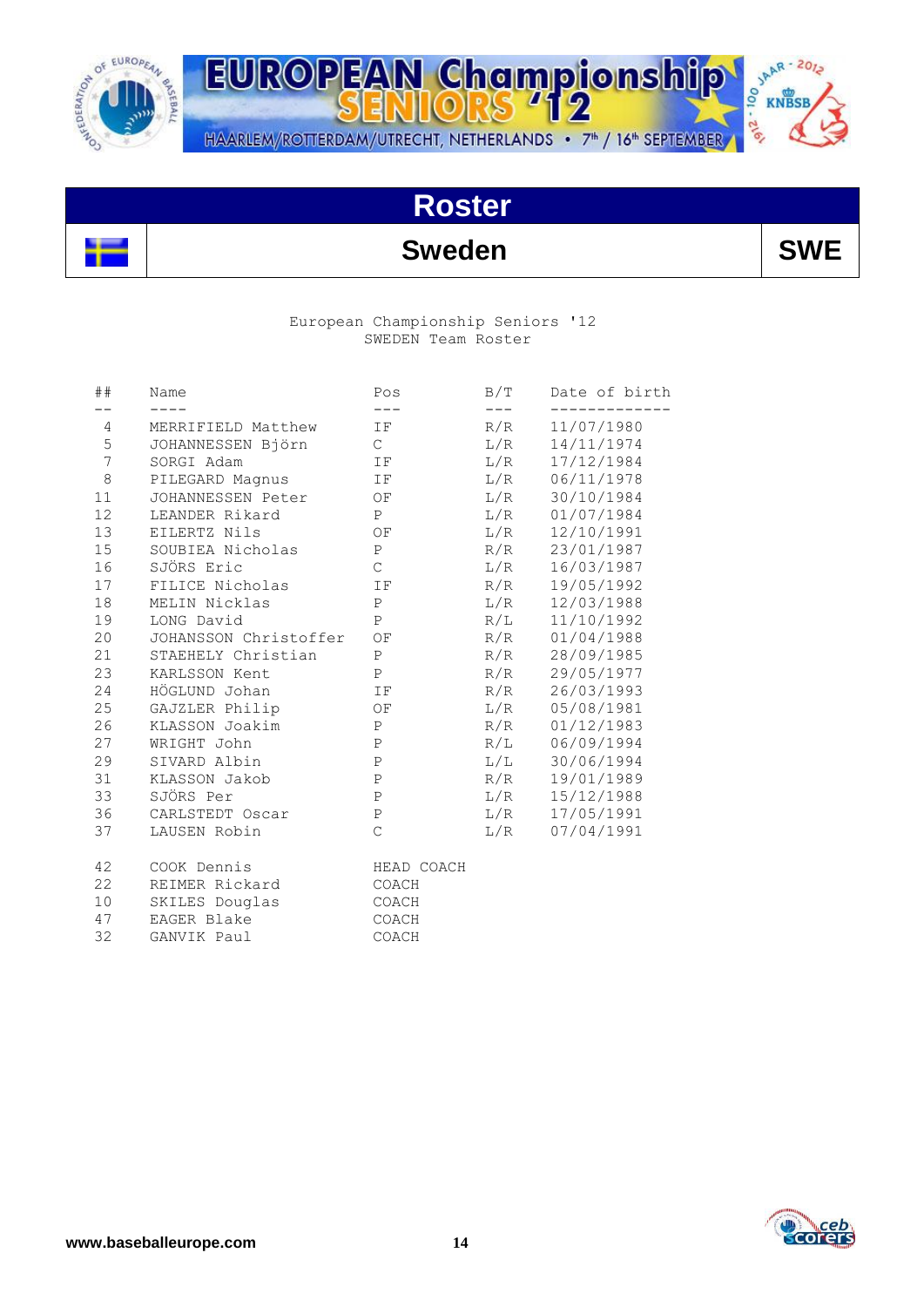

JAAR - 2012 EUROPEAN Championship  $\frac{1}{2}$  KNBSB **DI-2'e** HAARLEM/ROTTERDAM/UTRECHT, NETHERLANDS • 7<sup>th</sup> / 16<sup>th</sup> SEPTEMBER

| <b>Teams</b>                |         |                 |                |                               |                           |               |  |
|-----------------------------|---------|-----------------|----------------|-------------------------------|---------------------------|---------------|--|
|                             |         | Pool A          |                |                               | Pool B                    |               |  |
|                             | Croatia |                 |                |                               | Belgium                   |               |  |
|                             | Greece  |                 |                |                               | <b>Czech Republic</b>     |               |  |
|                             | Italy   |                 |                |                               | France                    |               |  |
|                             | Russia  |                 |                |                               | Germany                   |               |  |
|                             | Spain   |                 |                |                               | <b>Great Britain</b>      |               |  |
|                             | Sweden  |                 |                |                               | Netherlands               |               |  |
|                             |         |                 |                |                               |                           |               |  |
|                             |         |                 |                | <b>Schedule</b>               |                           |               |  |
| Game                        | At time | <b>Ballpark</b> | Pool           | Home team                     | <b>Visiting team</b>      | Score<br>Inn. |  |
|                             |         |                 |                | <b>Friday 7th September</b>   |                           |               |  |
| 1                           | 14:00   | Haarlem         | $\overline{A}$ | Spain                         | $\equiv$ Greece           |               |  |
| $\overline{a}$              | 14:00   | Utrecht         | A              | Sweden                        | Russia                    |               |  |
| 3                           | 14:00   | Rotterdam       | B              |                               |                           |               |  |
| 4                           | 19:30   | Utrecht         | B              | Czech Republic                | Germany                   |               |  |
|                             |         |                 |                | France                        | <b>STE:</b> Great Britain |               |  |
| 5                           | 19:30   | Haarlem         | Α              | Croatia                       | Italy                     |               |  |
| $6\phantom{1}$              | 19:30   | Rotterdam       | B              | Belgium                       | Netherlands               |               |  |
|                             |         |                 |                | <b>Saturday 8th September</b> |                           |               |  |
| 7                           | 14:00   | Haarlem         | Α              | Russia                        | Spain                     |               |  |
| 8                           | 14:00   | Utrecht         | $\sf B$        | Germany                       | Belgium                   |               |  |
| 9                           | 14:00   | Rotterdam       | A              | Greece                        | Croatia                   |               |  |
| 12                          | 19:00   | Rotterdam       | B              | Netherlands                   | France                    |               |  |
| 10                          | 19:30   | Utrecht         | B              | <b>Strate</b> Great Britain   | Czech Republic            |               |  |
| 11                          | 19:30   | Haarlem         | A              | $\blacksquare$ Italy          | Sweden                    |               |  |
| <b>Sunday 9th September</b> |         |                 |                |                               |                           |               |  |
|                             |         |                 |                |                               |                           |               |  |
| 14                          | 13:00   | Rotterdam       | B              | Netherlands                   | Czech Republic            |               |  |
| 13                          | 14:00   | Utrecht         | B              | France                        | Belgium                   |               |  |
| 15                          | 14:00   | Haarlem         | A              | Sweden                        | Croatia                   |               |  |
| 16                          | 19:30   | Rotterdam       | B              | Germany                       | <b>Great Britain</b>      |               |  |
| 17                          | 19:30   | Haarlem         | Α              | Italy                         | Spain                     |               |  |
| 18                          | 19:30   | Utrecht         | A              | Greece                        | Russia                    |               |  |
|                             |         |                 |                | <b>Monday 10th September</b>  |                           |               |  |
| 19                          | 14:00   | Utrecht         | Α              | Croatia                       | Russia                    |               |  |
| 20                          | 14:00   | Rotterdam       | Α              | Sweden                        | Spain                     |               |  |
| 21                          | 14:00   | Haarlem         | B              | France                        | Czech Republic            |               |  |
| 22                          | 19:30   | Utrecht         | B              | Belgium                       | <b>Great Britain</b>      |               |  |
| 23                          | 19:30   | Haarlem         | A              | Italy                         | Greece                    |               |  |
| 24                          | 19:30   | Rotterdam       | B              | Netherlands                   | Germany                   |               |  |
|                             |         |                 |                |                               |                           |               |  |
|                             |         |                 |                | <b>Tuesday 11th September</b> |                           |               |  |
| 25                          | 14:00   | Rotterdam       | B              | Germany                       | France                    |               |  |
| 26                          | 14:00   | Utrecht         | Α              | Spain                         | Croatia                   |               |  |
| 27                          | 14:00   | Haarlem         | Α              | Greece                        | Sweden                    |               |  |
| 28                          | 19:30   | Utrecht         | B              | Czech Republic                | Belgium                   |               |  |
| 29                          | 19:30   | Haarlem         | A              | Russia                        | Italy                     |               |  |
| 30                          | 19:30   | Rotterdam       | B              | <b>Alle Great Britain</b>     | Netherlands               |               |  |

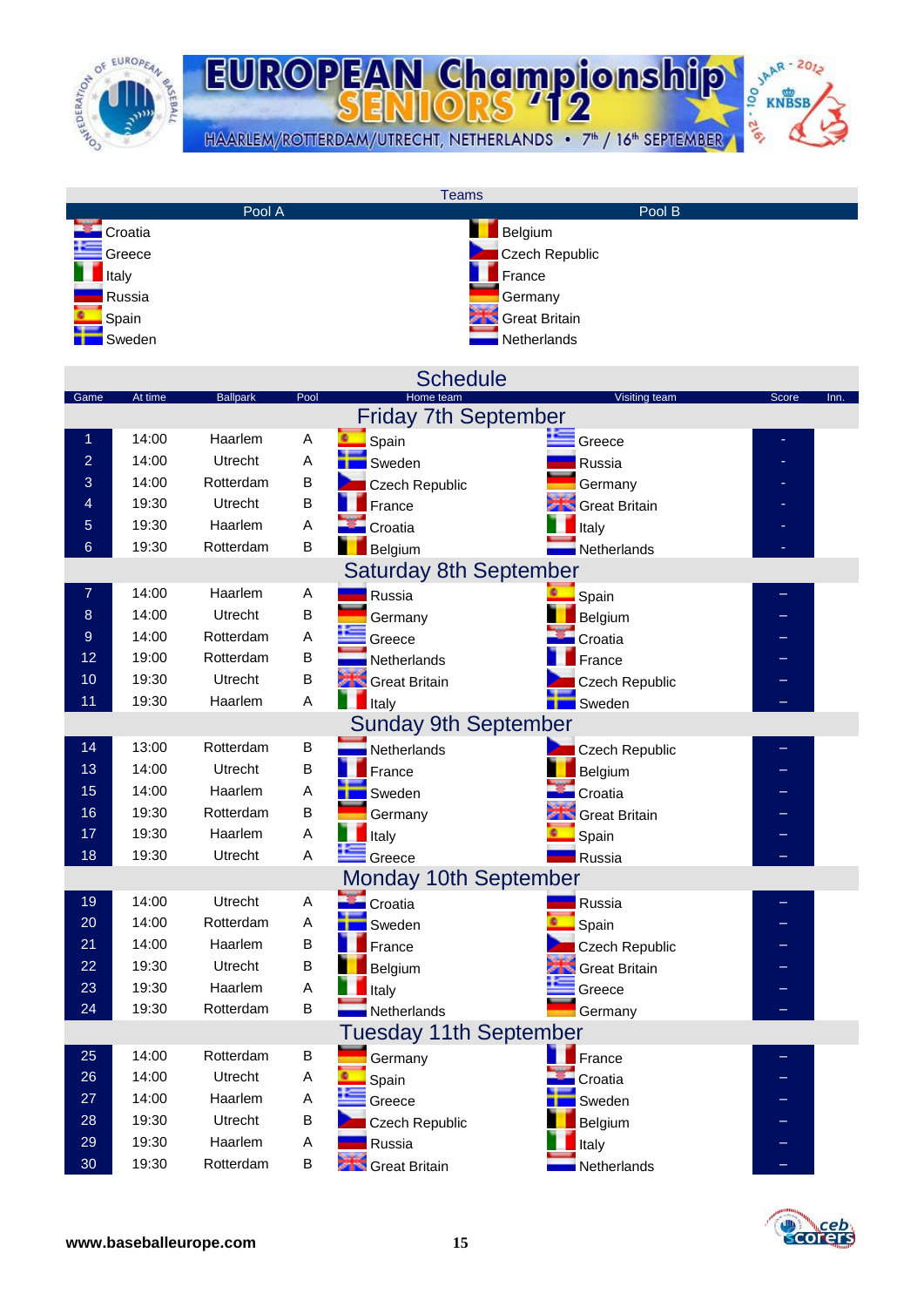

|                |                  | <b>Standing Pool A</b> |           |    |            |           |
|----------------|------------------|------------------------|-----------|----|------------|-----------|
| Pos            | Team             | <b>GP</b>              | <b>WO</b> | LO | <b>AVG</b> | <b>GB</b> |
|                | ▲ LE Croatia     |                        | 0         | 0  |            |           |
| $\overline{2}$ | <b>E</b> Greece  |                        | 0         | 0  |            | 0         |
| 3              | <b>I</b> Italy   |                        | 0         | 0  |            |           |
| $\overline{4}$ | <b>Russia</b>    |                        | 0         | 0  |            |           |
| 5              | <b>E</b> Spain   |                        | 0         | 0  |            |           |
| 6              | <b>LE</b> Sweden |                        |           |    |            |           |

|                |                          | <b>Standing Pool B</b> |           |    |            |           |
|----------------|--------------------------|------------------------|-----------|----|------------|-----------|
| Pos            | Team                     | <b>GP</b>              | <b>WO</b> | LO | <b>AVG</b> | <b>GB</b> |
|                | <b>Belgium</b>           |                        | 0         |    |            |           |
| $\overline{2}$ | Czech Republic           |                        | 0         |    |            |           |
| 3              | <b>T</b> France          |                        | 0         |    |            |           |
| 4              | <b>A</b> Germany         | 0                      | 0         | 0  |            |           |
| 5              | <b>STS</b> Great Britain |                        | 0         |    |            |           |
| 6              | <b>Netherlands</b>       |                        |           |    |            |           |

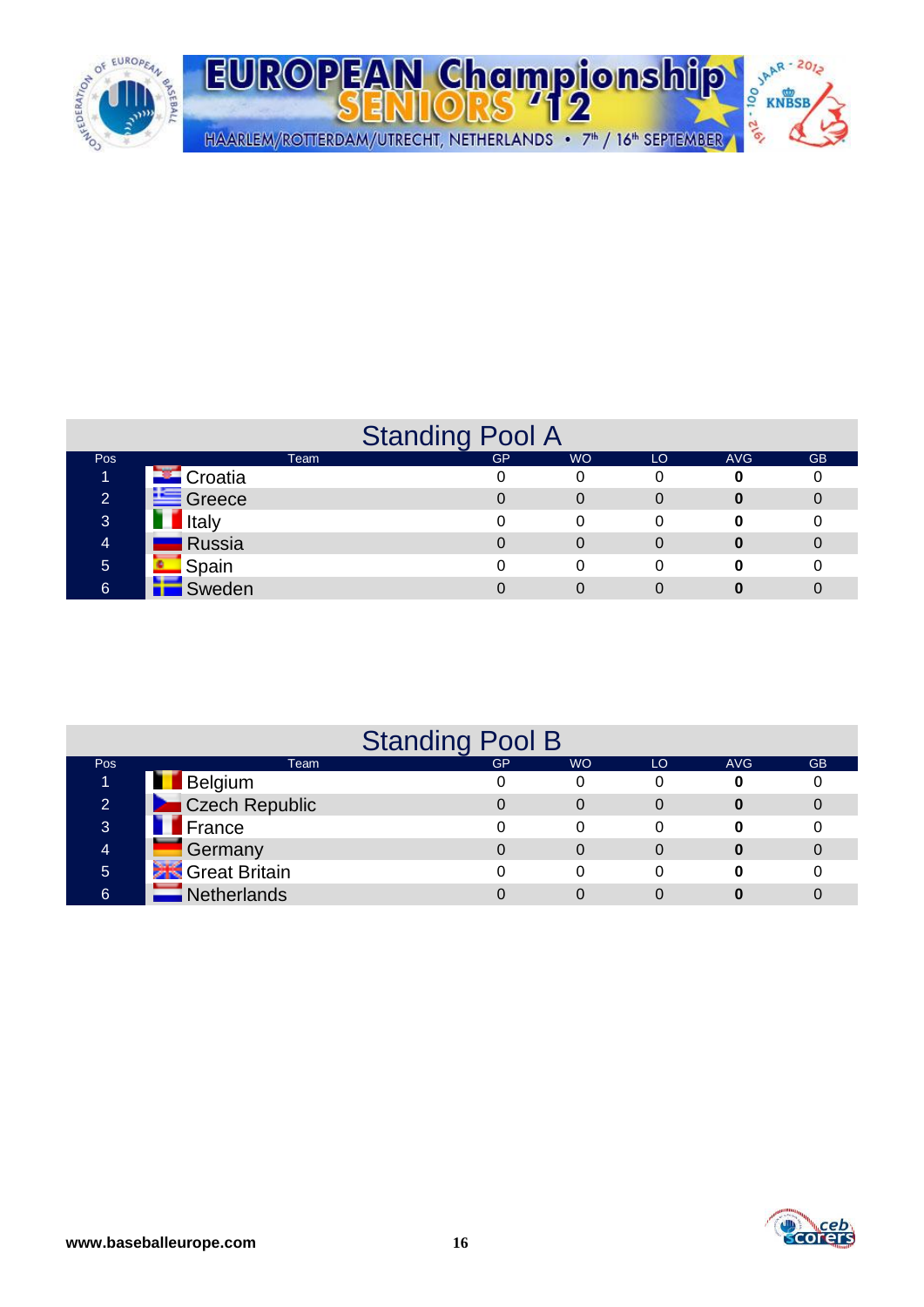



|      |                         |                 |             | <b>Schedule</b>                           |                     |                |      |
|------|-------------------------|-----------------|-------------|-------------------------------------------|---------------------|----------------|------|
| Game | At time                 | <b>Ballpark</b> | Pool        | Home team                                 | Visiting team       | Final<br>Score | Inn. |
|      |                         |                 |             | <b>Wednesday 12th September</b>           |                     |                |      |
| 31   | 14:00                   | <b>Utrecht</b>  | Fi.         | $\bullet$ :: B4 ::                        | $\bullet$ :: A4 ::  |                |      |
| 32   | 14:00                   | Haarlem         | Fi          | $\bullet$ :: B5 ::                        | $\bullet$ :: A5 ::  |                |      |
| 33   | 14:00                   | Rotterdam       | Fi          | $\bullet$ :: A6 ::                        | $\bullet$ :: B6 ::  |                |      |
|      |                         |                 |             | <b>Thursday 13th September</b>            |                     |                |      |
| 34   | 14:00                   | Haarlem         | С           | $\bullet$ :: A2 ::                        | $\bullet$ :: B3 ::  |                |      |
| 35   | 19:30                   | Haarlem         | C           | $\bullet$ :: A1 ::                        | $\bullet$ :: B2 ::  |                |      |
| 36   | 19:30                   | Rotterdam       | C           | $\bullet$ :: A3 ::                        | $\bullet$ :: B1 ::  |                |      |
|      |                         |                 |             | <b>Friday 14th September</b>              |                     |                |      |
| 37   | 14:00                   | Rotterdam       | С           | $\bullet$ : B2 ::                         | $\bullet$ : A3 ::   |                |      |
| 38   | 19:30                   | Rotterdam       | C           | $\Theta$ :: B1 ::                         | $\bullet$ :: A2 ::  |                |      |
| 39   | 19:30                   | Haarlem         | C           | $\bullet$ :: B3 ::                        | $\bullet$ : A1 ::   |                |      |
|      | Saturday 15th September |                 |             |                                           |                     |                |      |
| 40   | 14:00                   | Haarlem         | С           | $\bullet$ :: B3 ::                        | $\bullet$ : A3 ::   |                |      |
| 42   | 19:00                   | Rotterdam       | $\mathsf C$ | $\Theta$ :: A1 ::                         | $\Theta$ :: B1 ::   |                |      |
| 41   | 19:30                   | Haarlem         | C           | $\bullet$ : B2 ::                         | $\bigcirc$ :: A2 :: |                |      |
|      |                         |                 |             | <b>Sunday 16th September</b>              |                     |                |      |
| 43   | 13:00                   | Rotterdam       | Fi          | $\Theta$ :: N.1 ::                        | $\bullet$ :: N.2 :: |                |      |
|      |                         |                 |             | In each game the home team is named first |                     |                |      |

If the Netherlands qualifies for the 2nd round their games will be played in Rotterdam at 19.30,

except on Saturday 15th when the game starts at 19.00.

If Italy qualifies for the 2nd round their games will be played in Haarlem at 19.30

except the game versus the Netherlands which will be played in Rotterdam.

|              |                    | <b>Standing Pool C</b> |           |    |            |           |
|--------------|--------------------|------------------------|-----------|----|------------|-----------|
| <b>Pos</b>   | Team               | <b>GP</b>              | <b>WO</b> | LO | <b>AVG</b> | <b>GB</b> |
|              | $\bullet$ : A1 :   |                        | 0         |    |            |           |
| $\mathbf{2}$ | $\bullet$ :: A2 :: |                        |           |    |            |           |
| 3            | $\bullet$ :: A3 :: |                        |           |    |            |           |
|              | $\bullet$ : B1 ::  |                        |           |    |            |           |
| 5            | $\bullet$ :: B2 :: |                        |           |    |            |           |
| 6            | $\bullet$ :: B3 :: |                        |           |    |            |           |